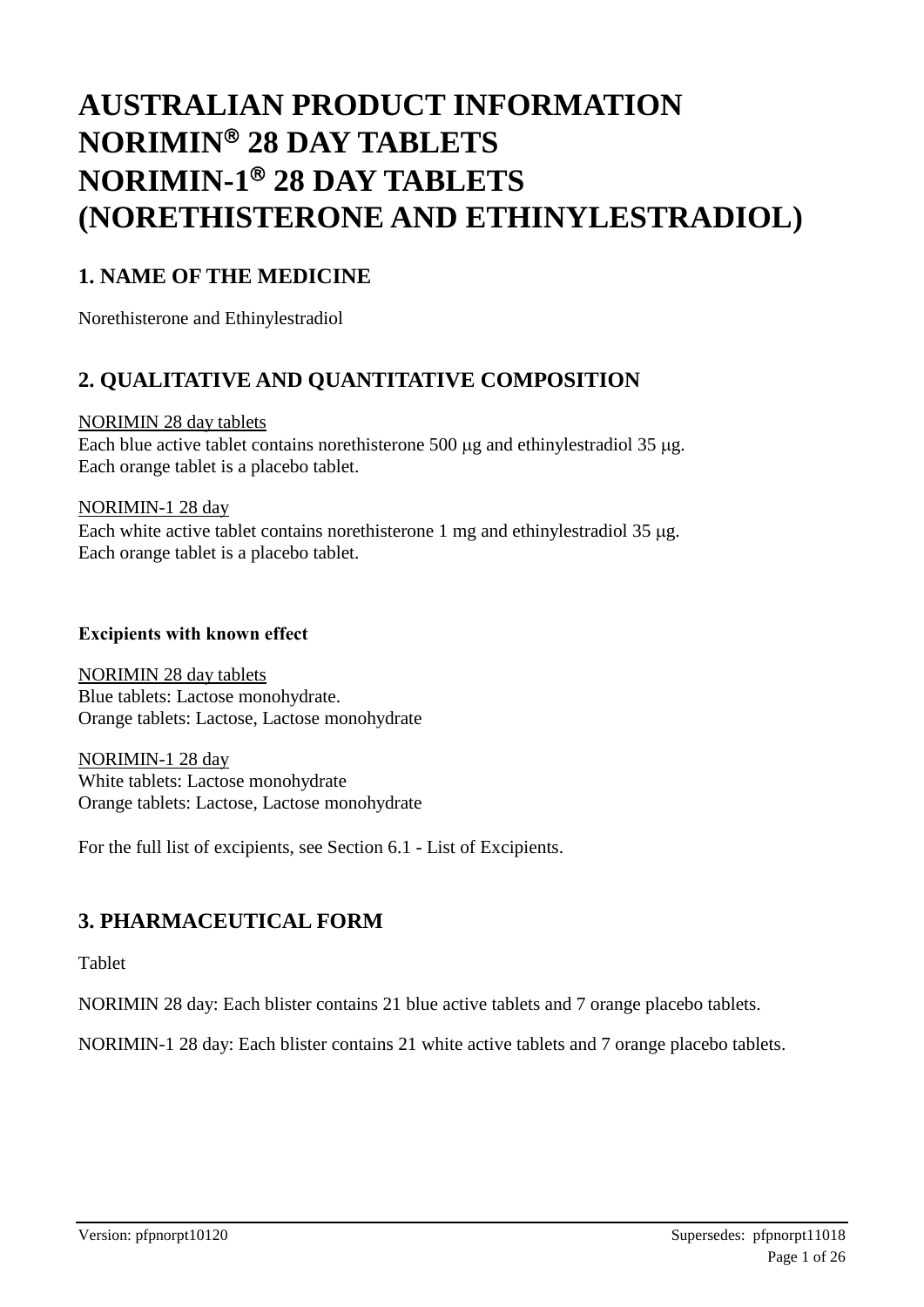# **4. CLINICAL PARTICULARS**

## **4.1 Therapeutic indications**

Contraception.

### **4.2 Dose and method of administration**

### **NORIMIN 28 Day Pack**

To achieve maximum contraceptive effectiveness, NORIMIN 28 day must be taken as directed and at daily intervals not exceeding 24 hours. Women should be instructed to take the tablets at the same time every day, preferably at bedtime.

First Cycle: On the first day of the menstrual cycle, i.e. the first day of bleeding, the woman is instructed to take a blue active tablet corresponding to the day of the week from the silver area of the NORIMIN 28 day pack. Thereafter one blue active tablet is taken daily, following the arrows on the pack, until all 21 blue tablets have been taken. The woman should then be instructed to take one orange inactive tablet daily for the next seven days. Withdrawal bleeding should usually occur within two to four days after the last blue active tablet has been taken. The woman should be advised that her first cycle after taking all NORIMIN 28 day tablets is likely to be shorter than usual, i.e. approximately 23 to 24 days. Thereafter, her cycles should return to normal, approximately 28 days.

The next and all subsequent courses of NORIMIN 28 day will begin on the day after the last pack was completed, even if withdrawal bleeding is still in progress. Each course of NORIMIN 28 day is begun on the same day of the week as the first course, always beginning with a blue active tablet from the silver area.

NORIMIN 28 day is effective from the first day if taken as described above.

**Changing From Another Pill**: If a woman is switching to NORIMIN 28 day from another 28 day oral contraceptive pack, then all tablets in the current 28 day pack should be finished and NORIMIN 28 day started on the next day by taking a blue active tablet which corresponds to the day of the week, from the silver area of the pack. During the first NORIMIN 28 day cycle, a non-hormonal contraceptive method (other than the rhythm or temperature method), should be used until seven consecutive blue active tablets have been taken. During this changeover, a period of shortened duration or no period may occur.

If a woman is switching to NORIMIN 28 day from a 21 day oral contraceptive pack, then the woman should wait seven days from when the last active tablet was taken from the old pack and start the new NORIMIN 28 day pack on the eighth day by taking a blue active tablet which corresponds to the day of the week, from the silver area of the pack. A non-hormonal contraceptive method (other than the rhythm or temperature method) should be used during the first NORIMIN 28 day cycle, until seven consecutive blue active tablets have been taken.

### *NORIMIN-1 28 Day Pack*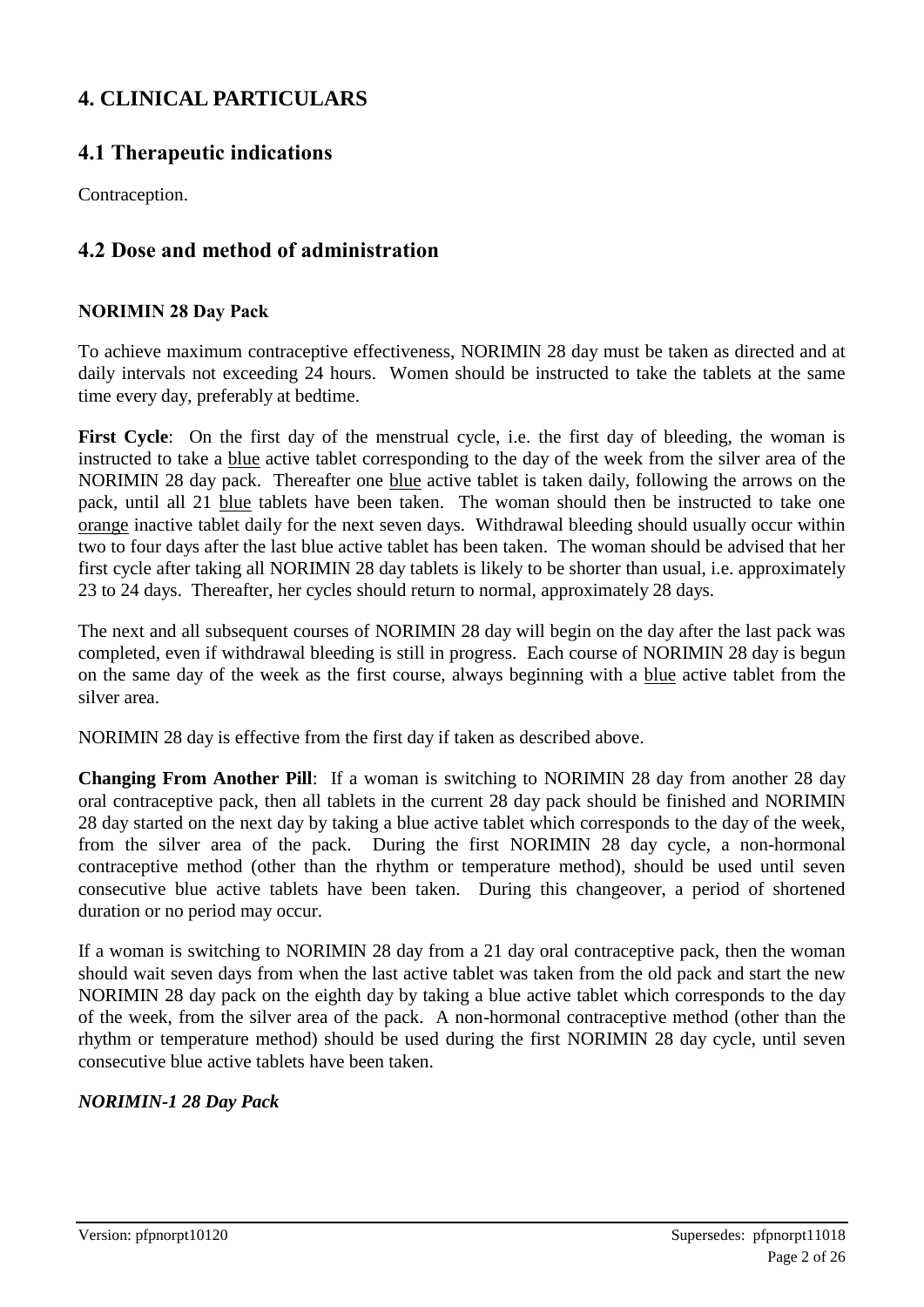To achieve maximum contraceptive effectiveness, NORIMIN-1 28 day must be taken as directed and at daily intervals not exceeding 24 hours. Women should be instructed to take the tablets at the same time every day, preferably at bedtime.

First Cycle: On the first day of the menstrual cycle, i.e. the first day of bleeding, the woman is instructed to take a white active tablet corresponding to the day of the week from the silver area of the NORIMIN-1 28 day pack. Thereafter one white active tablet is taken daily, following the arrows on the pack, until all 21 white tablets have been taken. The woman should then be instructed to take one orange inactive tablet daily for the next seven days. Withdrawal bleeding should usually occur within two to four days after the last white tablet has been taken. The woman should be advised that her first cycle after taking all NORIMIN-1 28 day tablets is likely to be shorter than usual, i.e. approximately 23 to 24 days. Thereafter, her cycles should return to normal, approximately 28 days.

The next and all subsequent courses of NORIMIN-1 28 day will begin on the day after the last package was completed, even if withdrawal bleeding is still in progress. Each course of NORIMIN-1 28 day is begun on the same day of the week as the first course, always beginning with a white active tablet from the silver area.

NORIMIN-1 28 day is effective from the first day if taken as described above.

**Changing From Another Pill**: If a woman is switching to NORIMIN-1 28 day from another 28 day oral contraceptive pack, then all tablets in the current 28 day pack should be finished and NORIMIN-1 28 day started on the next day by taking a white active tablet which corresponds to the day of the week, from the silver area of the pack. During the first NORIMIN-1 28 day cycle, a non-hormonal contraceptive method (other than the rhythm or temperature method), should be used until seven consecutive white active tablets have been taken. During this changeover, a period of shortened duration or no period may occur.

If a woman is switching to NORIMIN-1 28 day from a 21 day oral contraceptive pack, then the woman should wait seven days from when the last active tablet was taken from the old pack and start the new NORIMIN-1 28 day pack on the eighth day by taking a white active tablet which corresponds to the day of the week, from the silver area of the pack. A non-hormonal contraceptive method (other than the rhythm or temperature method) should be used during the first NORIMIN-1 28 day cycle, until seven consecutive white active tablets have been taken.

If transient spotting or breakthrough bleeding occurs with either NORIMIN 28 day or NORIMIN-1 28 day, the woman is instructed to continue the regimen since such bleeding is usually without significance. If the bleeding is persistent or prolonged, the woman is advised to consult her physician.

NORIMIN 28 day or NORIMIN-1 28 day can be prescribed postpartum for the nonlactating mother or postabortum as soon as the first normal menstrual period following a normal biphasic cycle occurs. If a further pregnancy is contraindicated for medical reasons, medication with NORIMIN 28 day or NORIMIN-1 28 day must be initiated by the 12th (but not before the 7th) day postpartum, or immediately postabortum or by the 5th day postabortum at the latest. When oral contraceptives are administered in the immediate postpartum/postabortum period, the increased risk of thromboembolic disease must be considered.

### *NORIMIN and NORIMIN-1 28 Day Packs*

**Missed Tablets:** If the woman is less than 12 hours late in taking one of her blue or white active tablets, she should take this tablet at once and then take the next one at her usual time. If the woman is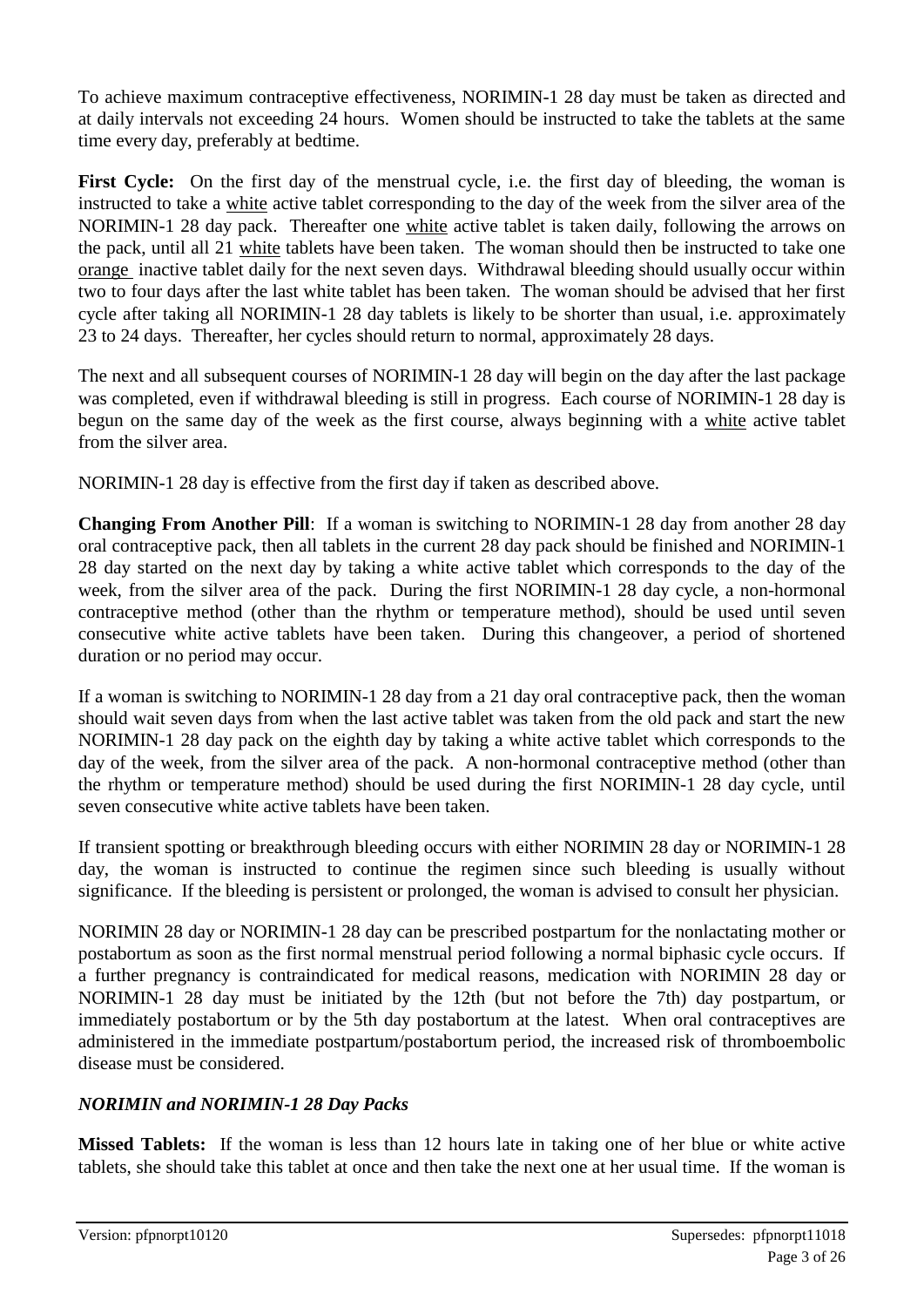more than 12 hours late in taking one of her blue or white active tablets, she should continue to take her tablets daily as usual, ignoring the missed tablet or tablets, but also take extra contraceptive precautions (other than the rhythm or temperature method) for the next seven days. If these seven days extend into the inactive orange tablet section she should start a new pack on the next day after having taken the last blue or white active tablet from the silver section of the current pack (i.e. skip the orange inactive tablets). This will mean that the woman may not have a period until the end of two packs. However, if the woman misses one or more orange inactive tablets, she will be protected against pregnancy provided she begins the active tablets on the appropriate day.

If the woman has not adhered to the prescribed regimen (missed one or more active tablets or started taking them on a day later than recommended), the probability of pregnancy should be considered at the time of the first missed period before NORIMIN 28 day or NORIMIN-1 28 day is resumed. In the case of the continuous intake of active tablets from two packs of NORIMIN 28 day or NORIMIN-1 28 day (see before), a period should occur at the end of the second pack. If it does not, pregnancy should be ruled out before NORIMIN 28 day or NORIMIN-1 28 day is resumed.

**Concurrent Medication:** If the woman is taking other drugs that may interact with norethisterone or ethinylestradiol from her 28 day pack, then she should continue to take her tablets as usual but also employ a nonhormonal method of contraception (other than the rhythm or temperature method) during the time she is taking the interacting medication and continue for seven days after the medication is stopped. If these seven days extend into the inactive orange tablet section the woman should start a new pack on the next day after having taken the last blue or white active tablet from the silver section of the current pack (i.e. skip the orange inactive tablets). This will mean that the woman may not have a period until the end of two packs. If the woman is taking interacting medications on a chronic basis, another method of contraception should be considered.

**Vomiting or Diarrhoea:** Mild laxatives do not impair the effectiveness of NORIMIN 28 day or NORIMIN-1 28 day. If, however, vomiting or diarrhoea occur during or shortly after the intake of NORIMIN 28 day or NORIMIN-1 28 day contraceptive reliability may be jeopardised. Tablet taking should not be interrupted, to avoid premature withdrawal bleeding. A non-hormonal method of contraception (other than the rhythm or temperature method) should be employed during the period of vomiting or diarrhoea and continued for seven days following the gastrointestinal upset. If these seven days extend into the inactive orange tablet section the woman should start a new pack on the next day after having taken the last active tablet from the silver section of the current pack (i.e. skip the orange inactive tablets). This will mean that the woman may not have a period until the end of two packs. If the circumstance reducing the effectiveness of NORIMIN 28 day or NORIMIN-1 28 day is protracted, other methods of contraception should be considered.

# **4.3 Contraindications**

NORIMIN or NORIMIN-1 should not be used in the presence of any of the conditions listed below. Should any of the conditions appear for the first time during NORIMIN or NORIMIN-1 use, the product should be stopped immediately.

- Presence or risk of venous thromboembolism (VTE) (see Section 4.4 Special Warnings and Precautions for Use);
	- Current VTE (on anticoagulants) or history of deep venous thrombosis (DVT) or pulmonary embolism (PE) or other thrombotic disorder;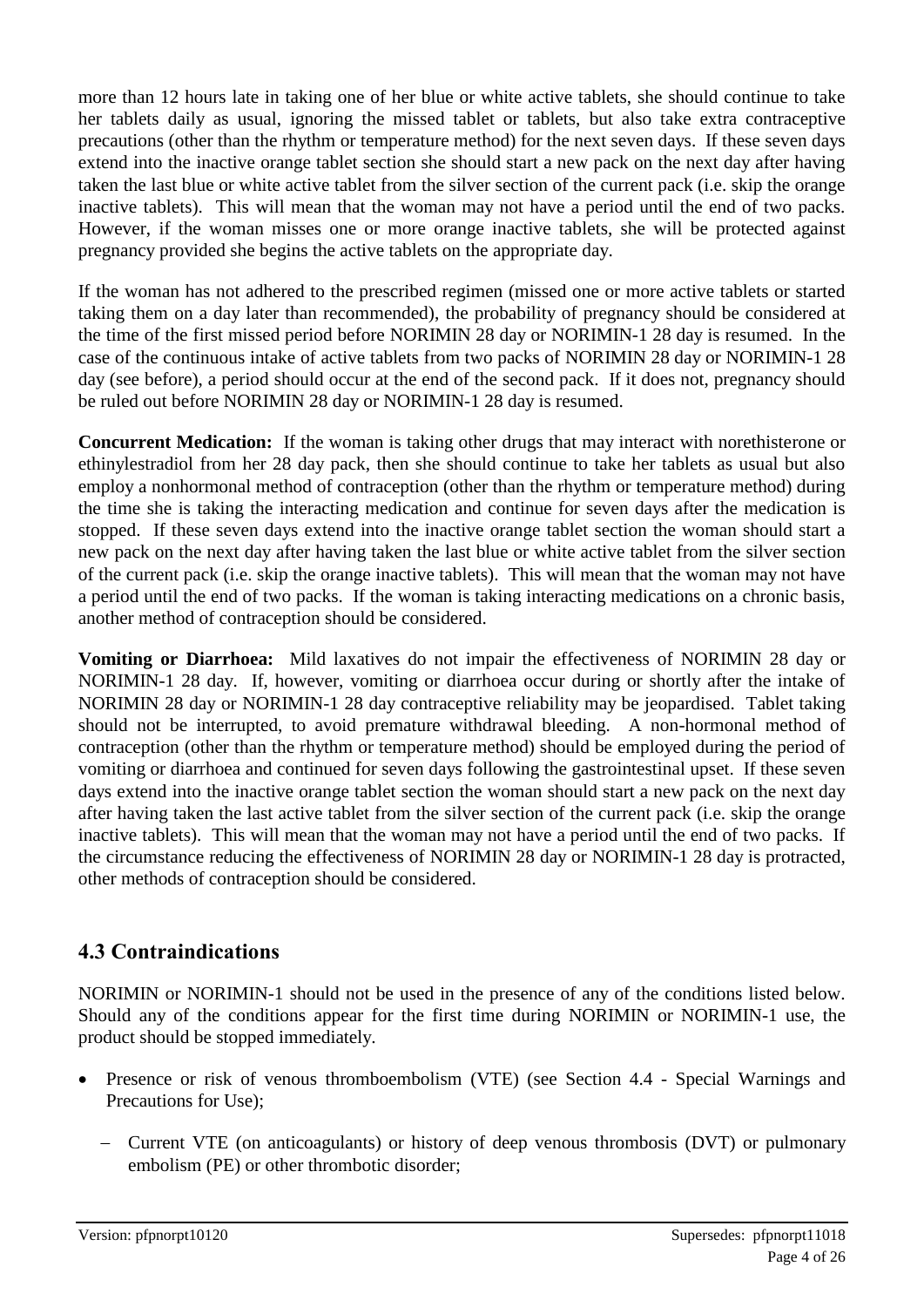- Known hereditary or acquired predisposition for venous thromboembolism, such as APCresistance (including Factor V Leiden), antithrombin-III-deficiency, protein C deficiency, protein S deficiency;
- Major surgery with prolonged immobilisation;
- A high risk of venous thromboembolism due to the presence of multiple risk factors.
- Presence or risk of arterial thromboembolism (ATE) (see Section 4.4 Special Warnings and Precautions for Use);
	- Current ATE or history of ATE (e.g. myocardial infarction or stroke) or prodromal condition (e.g. angina pectoris or transient ischaemic attack ([TIA]);
	- Known hereditary or acquired predisposition for arterial thromboembolism, such as hyperhomocysteinaemia and antiphospholipid-antibodies (e.g. anticardiolipin-antibodies and lupus anticoagulant);
	- Headaches with focal neurological symptoms (such as aura) including haemiplegic migraine;
	- A high risk of arterial thromboembolism due to multiple risk factors or to the presence of one serious risk factor such as:
		- Diabetes mellitus with vascular symptoms;
		- Uncontrolled hypertension;
		- Severe dyslipoproteinaemia;
		- Sickle cell anaemia.
- Pancreatitis or a history thereof if associated with severe hypertriglyceridemia;
- Presence or history of active hepatic disease as long as liver function values have not returned to normal, history of cholestatic jaundice or pruritis in pregnancy, jaundice with oral contraceptive use, Dubin-Johnson Syndrome, Rotor Syndrome;
- Presence or history of liver tumours (benign or malignant);
- Known or suspected sex steroid-influenced malignancies (e.g. of the genital organs or the breasts);
- Undiagnosed vaginal bleeding;
- Known or suspected pregnancy;
- History of herpes in pregnancy, history of otosclerosis with exacerbations in pregnancy;
- Combined oral contraceptives (COCs) are contraindicated for concomitant use with certain antiviral hepatitis C virus (HCV) medicinal products such as ombitasvir, paritaprevir, ritonavir and dasabuvir (see Section 4.4 - Special Warnings and Precautions for Use **-** Hepatic Neoplasia / Liver Disease / Hepatitis C and Section 4.5 - Interactions with Other Medicines and Other Forms of Interactions);
- Hypersensitivity to any of the ingredients contained in NORIMIN or NORIMIN-1.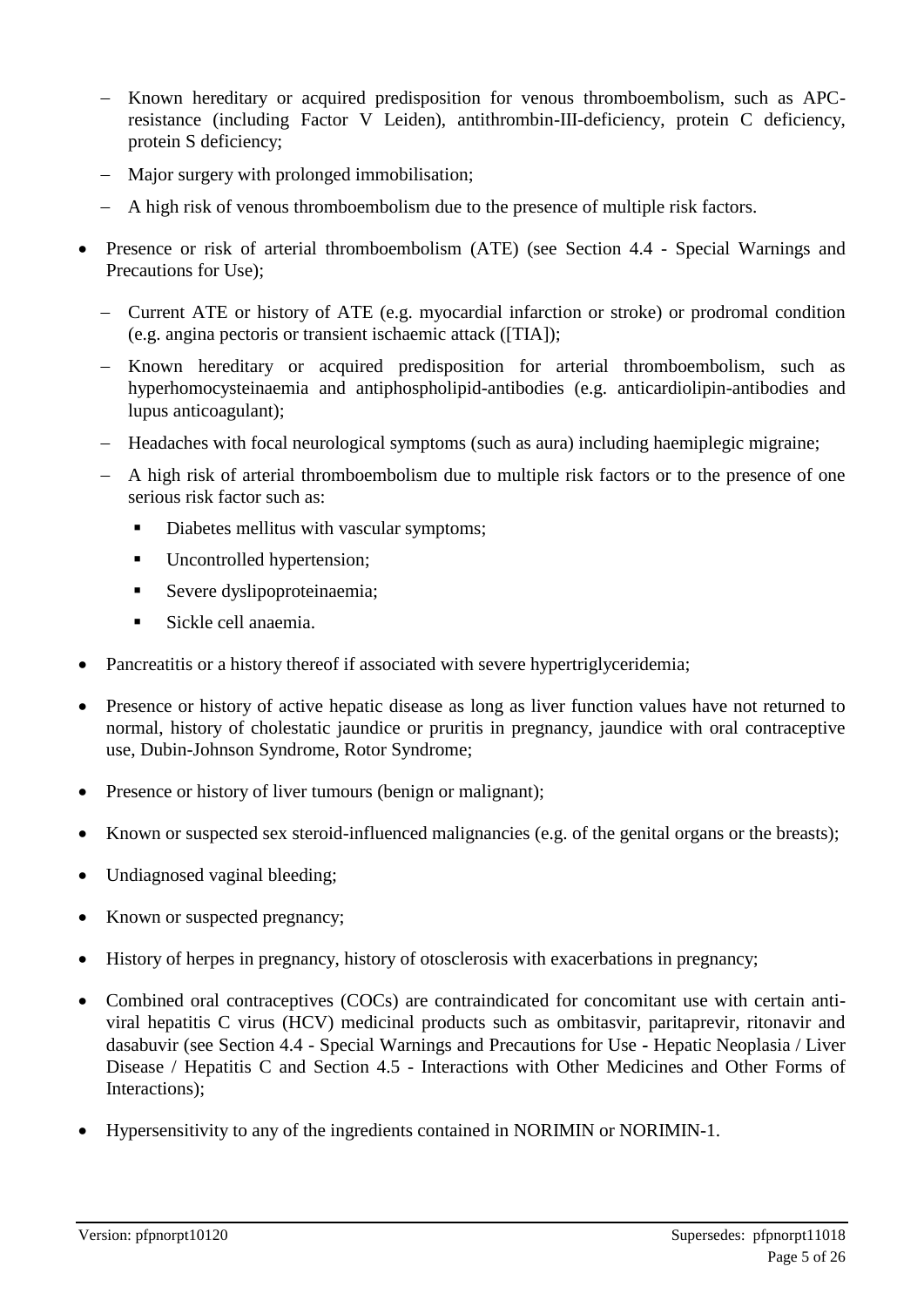### **4.4 Special warnings and precautions for use**

If any of the conditions/risk factors mentioned below are present, the benefits of NORIMIN or NORIMIN-1 should be weighed against the possible risks for each individual woman and discussed with the woman before she decides to start taking it. In the event of aggravation, exacerbation or first appearance of any of these conditions or risk factors, the woman should contact her doctor. The doctor should then decide whether NORIMIN or NORIMIN-1 should be discontinued.

#### **Circulatory Disorders**

Epidemiological studies have suggested an association between the use of COCs containing ethinylestradiol and an increased risk of venous and arterial thrombotic and thromboembolic events, such as myocardial infarction, stroke, deep venous thrombosis, and pulmonary embolism. These events occur rarely in average-risk women.

For any particular estrogen/progestogen combination, the dosage regimen prescribed should be one which contains the least amount of estrogen and progestogen that is compatible with a low failure rate and the needs of the individual patient.

#### **Venous Thrombosis and Thromboembolism**

The physician should be alert to the earliest manifestations of those disorders (e.g. pulmonary embolism, cerebrovascular insufficiency, cerebral haemorrhage, cerebral thrombosis, coronary occlusion, retinal thrombosis, mesenteric thrombosis). Should any of these occur or be suspected; the medicine should be discontinued immediately.

#### **Risk of venous thromboembolism (VTE)**

The use of any COC increases the risk of VTE compared with no use. The women considering using NORIMIN or NORIMIN-1 should be advised that her VTE risk is highest in the first ever year of use and that there is some evidence that the risk is increased when a COC is re-started after a break in use of 4 weeks or more.

It is important that women understand that VTE associated with COC use is rare in average-risk women. The risk in pregnancy (5 - 20 per 10,000 women over 9 months) and the risk in the postpartum period (45 - 65 per 10,000 women over 12 weeks) is higher than that associated with COC use. The risk of VTE with the COC is greatest for products containing over 50 µg of ethinylestradiol. There is less risk for products such as NORIMIN or NORIMIN-1 containing less than 35 µg ethinylestradiol. Products that contain the progestagen norethisterone are associated with the lowest risk of VTE. The lowest dose of norethisterone tolerated should be prescribed.

The decision to use any product other than one with the lowest VTE risk should be taken only after a discussion with the woman to ensure she understands the risk of VTE with COCs, and how her current risk factors influence this risk.

#### **Risk1 of developing a blood clot (VTE) in a year**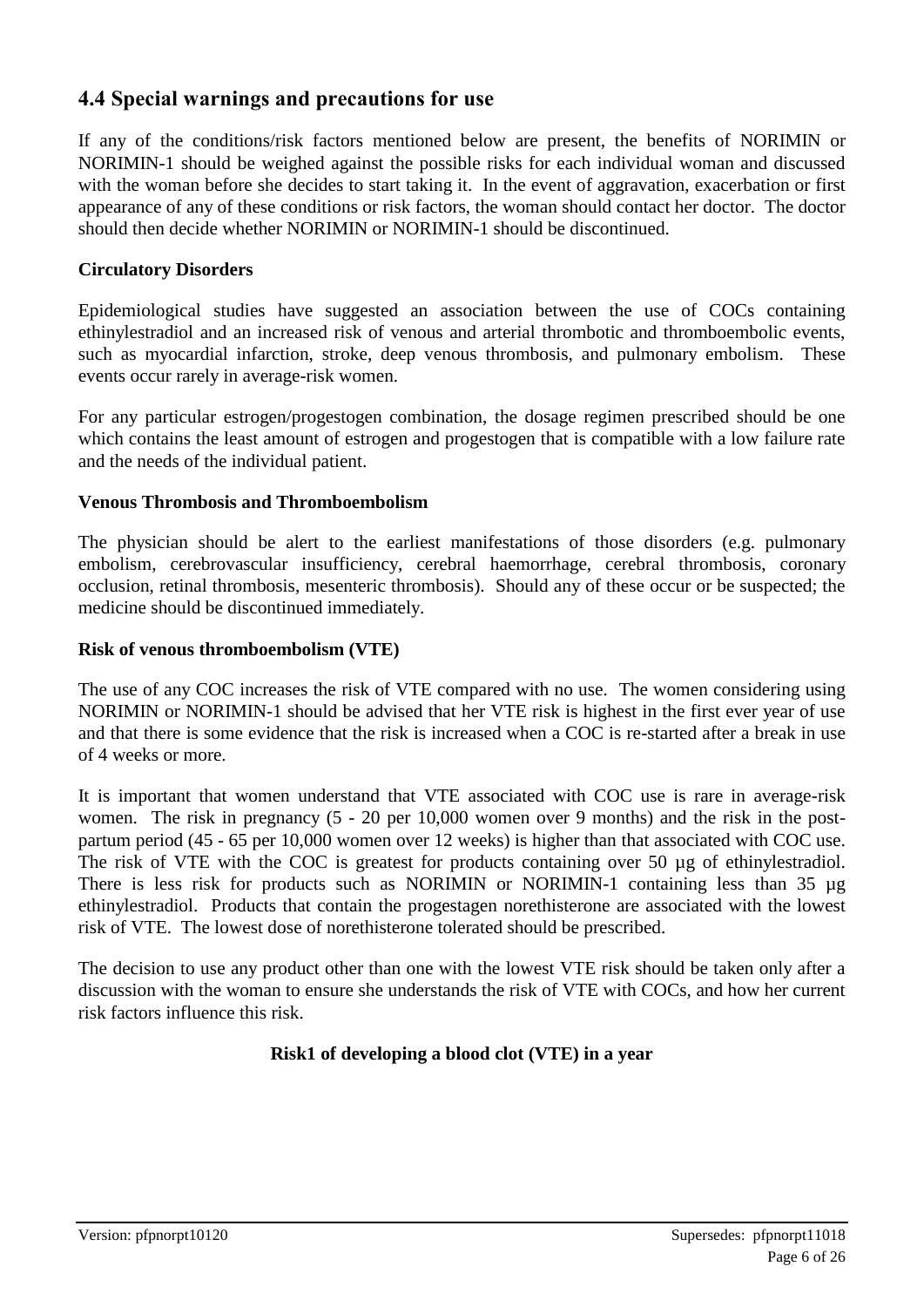| Women not using a combined hormonal<br>contraceptive and not pregnant                            | About 2 out of $10,000$ women <sup>1</sup> |
|--------------------------------------------------------------------------------------------------|--------------------------------------------|
| Women using a COC containing levonorgestrel,<br>norethisterone or norgestimate                   | About $5 - 7$ out of 10,000 women          |
| Women using a COC containing etonogestrel or<br>norelgestromin                                   | About $6 - 12$ out of 10,000 women         |
| Women using a COC containing drospirenone,<br>gestodene, desogestrel or cyproterone <sup>2</sup> | About 9 - 12 out of 10,000 women           |
| Women using a COC containing chlormadinone,<br>dienogest or nomegestrol                          | Not yet known <sup>3</sup>                 |

<sup>1</sup> In any individual woman the risk may be far higher, depending on her underlying risk factors (see below).

<sup>2</sup> While cyproterone is indicated for the treatment of moderate to severe acne related to androgen sensitivity and/or hirsutism, it is known to have efficacy as a contraceptive. The risk of VTE associated with cyproterone use is considered to be 1.5 to 2 times higher than for COCs containing levonorgestrel and may be similar to the risk with contraceptives containing gestodene, desogestrel or drospirenone.

<sup>3</sup> Further studies are ongoing or planned to collect sufficient data to estimate the risk for these products. Where the risk for a particular progestogen is uncertain, the risk of the class should be used in determining the risk for the individual patient.

The increased risk of VTE during the postpartum period must be considered if restarting NORIMIN or NORIMIN-1 at this time.

VTE is a serious condition and may be fatal in 1-2% of cases. Extremely rarely, thrombosis has been reported to occur in COC users in other blood vessels, e.g. hepatic, mesenteric, renal or retinal veins and arteries.

The risk for venous thromboembolic complications in COC users may increase substantially in a woman with additional risk factors, particularly if there are multiple risk factors (see list below).

NORIMIN or NORIMIN-1 is contraindicated if a woman has multiple risk factors that put her at high risk of venous thrombosis. If a woman has more than one risk factor, it is possible that the increase in risk is greater than the sum of the individual factors – in this case her total risk of VTE should be considered. If the balance of benefits and risks is considered to be negative a COC should not be prescribed.

#### **Risk factors for VTE**

The risk of venous thrombotic and thromboembolic events is further increased in women with conditions predisposing for venous thrombosis and thromboembolism. Examples of predisposing conditions for venous thrombosis and thromboembolism are:

- Obesity (body mass index over 30 kg/m²). Risk increases substantially as BMI rises;
- Prolonged immobilisation, major surgery, any surgery to the legs or pelvis, neurosurgery, or major trauma;
- Temporary immobilisation including air travel >4 hours can also be a risk factor for VTE, particularly in women with other risk factors;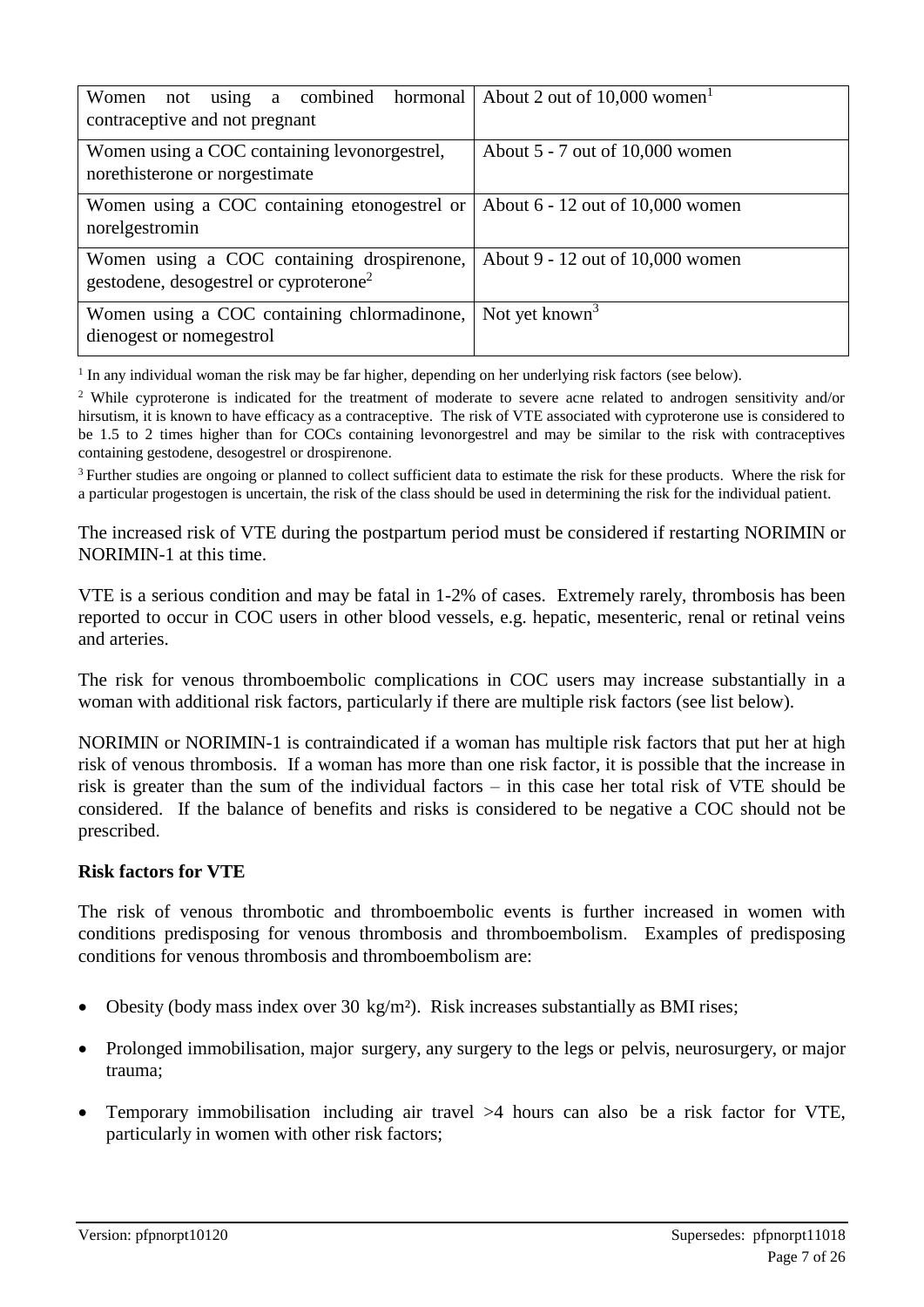- Positive family history (venous thromboembolism ever in a sibling or parent especially at a relatively early age e.g. before 50);
- Biochemical factors Activated Protein C (APC) resistance (including Factor V Leiden), antithrombin-III deficiency, protein C deficiency, protein S deficiency;
- Other medical conditions associated with VTE:
	- Cancer;
	- Systemic lupus erythematosus;
	- Haemolytic uraemic syndrome:
	- Chronic inflammatory bowel disease (e.g. Crohn's disease or ulcerative colitis);
	- Sickle cell disease.
- Increasing age, particularly above 35 years;
- Smoking;
- Recent delivery or second trimester abortion.

In women at risk of prolonged immobilisation (including major surgery, any surgery to the legs or pelvis, neurosurgery, or major trauma), it is advisable to discontinue use of NORIMIN or NORIMIN-1 (in the case of elective surgery at least four weeks in advance) and not resume until two weeks after complete remobilisation. Another method of contraception should be used to avoid unintentional pregnancy. Antithrombotic treatment should be considered if NORIMIN or NORIMIN-1 has not been discontinued in advance.

If a hereditary predisposition to VTE is suspected, the woman should be referred to a specialist for advice before deciding about any COC use.

The increased risk of VTE during the postpartum period should be considered if re-starting NORIMIN or NORIMIN-1. Since the immediate post-partum period is associated with an increased risk of thromboembolism, combined oral contraceptives should be started no earlier than day 28 after delivery in a non-lactating woman, or second-trimester abortion.

There is no consensus about the possible role of varicose veins and superficial thrombophlebitis in venous thromboembolism.

#### **Symptoms of VTE (deep vein thrombosis and pulmonary embolism)**

Women should be informed of the symptoms of VTE and be advised to seek urgent medical attention if VTE symptoms develop and to inform the healthcare professional that she is taking a COC.

Symptoms of deep vein thrombosis (DVT) can include:

- Unilateral swelling of the leg and/or foot or along a vein in the leg;
- Pain or tenderness in the leg which may be felt only when standing or walking;
- Increased warmth in the affected leg; red or discoloured skin on the leg.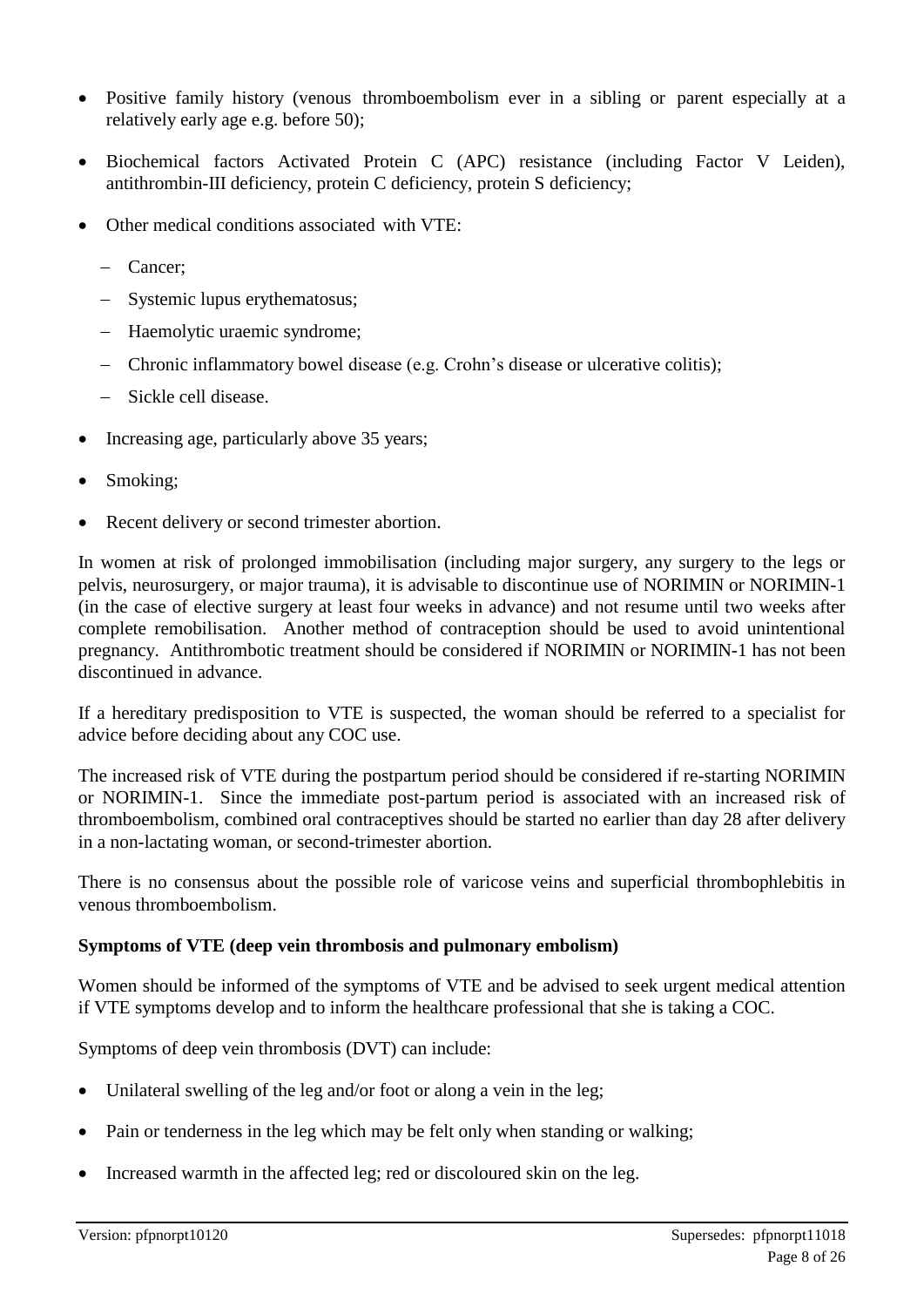Symptoms of pulmonary embolism (PE) can include:

- Sudden onset of unexplained shortness of breath or rapid breathing;
- Sudden coughing which may be associated with haemoptysis;
- Sharp chest pain;
- Severe light headedness or dizziness;
- Rapid or irregular heartbeat.

Some of these symptoms (e.g. "shortness of breath", "coughing") are non-specific and might be misinterpreted as more common or less severe events (e.g. respiratory tract infections).

Other signs of vascular occlusion can include: sudden pain, swelling and slight blue discoloration of an extremity.

If the occlusion occurs in the eye symptoms can range from painless blurring of vision which can progress to loss of vision. Sometimes loss of vision can occur almost immediately.

#### **Risk of arterial thromboembolism (ATE)**

Epidemiological studies have associated the use of COCs with an increased risk for arterial thrombotic and thromboembolic events (e.g. myocardial infarction, angina pectoris, and cerebrovascular events, such as ischaemic and haemorrhagic stroke or TIA). Arterial thromboembolic events may be fatal.

The risk of arterial thrombotic and thromboembolic complications in COC users further increases in women with risk factors. NORIMIN or NORIMIN-1 is contraindicated if a woman has one serious or multiple risk factors for ATE that puts her at high risk of arterial thrombosis. If a woman has more than one risk factor, it is possible that the increase in risk is greater than the sum of the individual factors - in this case her total risk should be considered. If the balance of benefits and risks is considered to be negative a COC should not be prescribed.

#### **Risk factors for ATE**

Caution must be exercised when prescribing COCs for women with risk factors for arterial thrombotic and thromboembolic events, such as:

- Increasing age, particularly above 35 years;
- Smoking;
- Hypertension;
- Hyperlipidaemias
- Obesity;
- Positive family history (arterial thromboembolism ever in a sibling or parent especially at relatively early age e.g. below 50);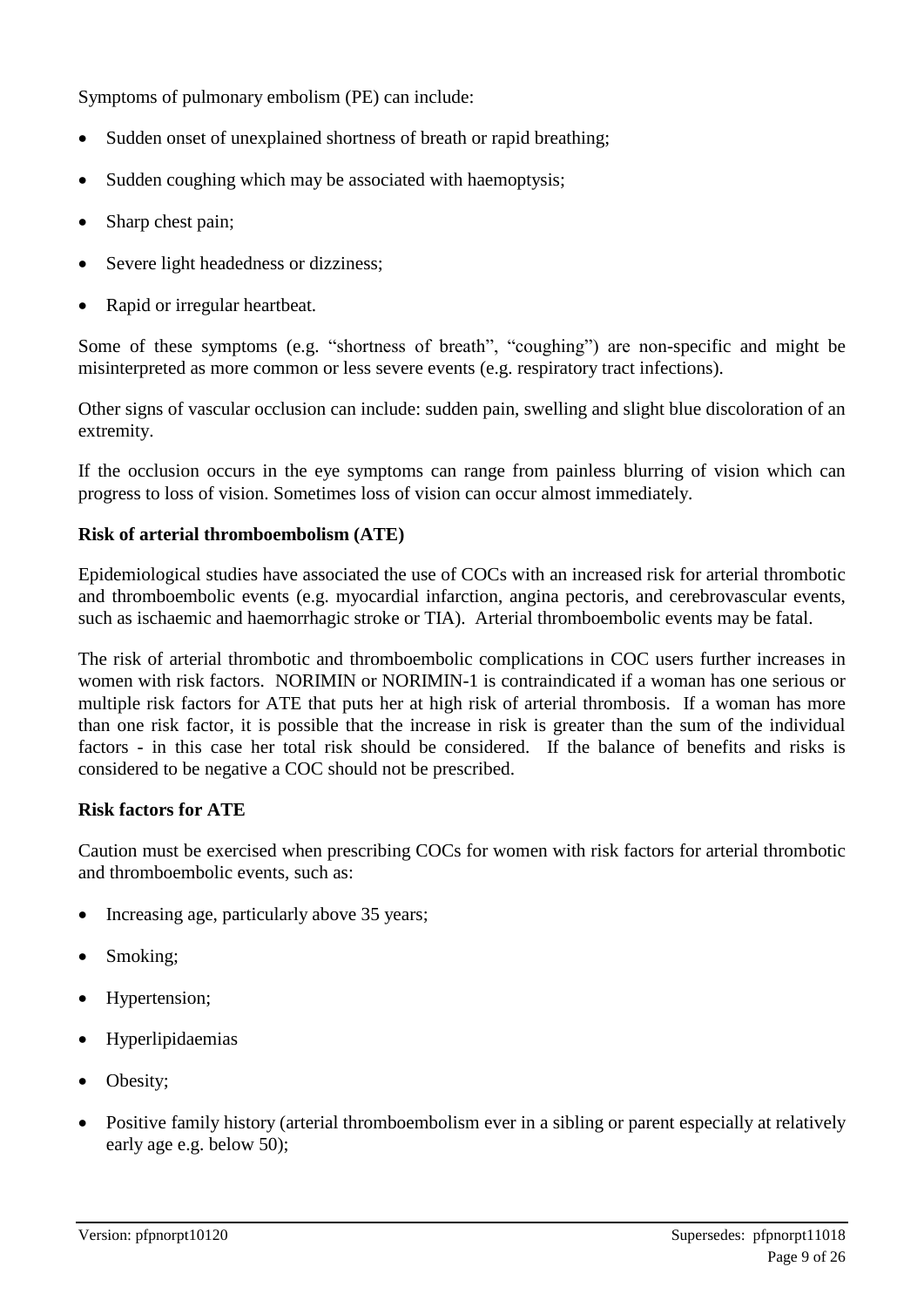- Biochemical factors: hyperhomocysteinaemia and antiphospholipid antibodies (e.g. anticardiolipin antibodies, and lupus anticoagulant);
- Migraine;
- Other medical conditions associated with adverse vascular events:
	- Diabetes mellitus;
	- Hyperhomocysteinaemia;
	- Valvular heart disease:
	- Atrial fibrillation;
	- Dyslipoproteinaemia;
	- Systemic lupus erythematosus;
	- History of pre-eclamptic toxaemia.

Cigarette smoking increases the risk of serious cardiovascular adverse reactions from COC use. This risk increases with age and with the extent of smoking (in epidemiology studies, smoking 15 or more cigarettes per day was associated with a significantly increased risk), and is quite marked in women over 35 years of age. Women should be advised not to smoke if they wish to use a COC. Women over 35 years of age who continue to smoke should be strongly advised to use a different method of contraception.

If a hereditary predisposition is suspected, the woman should be referred to a specialist for advice before deciding about any COC use.

An increase in frequency or severity of migraine during COC use (which may be prodromal of a cerebrovascular event) may be a reason for immediate discontinuation.

#### **Symptoms of ATE**

Women should be informed of the symptoms of ATE and be advised to seek urgent medical attention if ATE symptoms develop and to inform the healthcare professional that she is taking a COC.

Symptoms of a stroke can include:

- Sudden numbness or weakness of the face, arm or leg, especially on one side of the body;
- Sudden trouble walking, dizziness, loss of balance or coordination;
- Sudden confusion, trouble speaking or understanding;
- Sudden trouble seeing in one or both eyes;
- Sudden, severe or prolonged headache with no known cause;
- Loss of consciousness or fainting with or without seizure.

Temporary symptoms suggest the event is a transient ischaemic attack (TIA).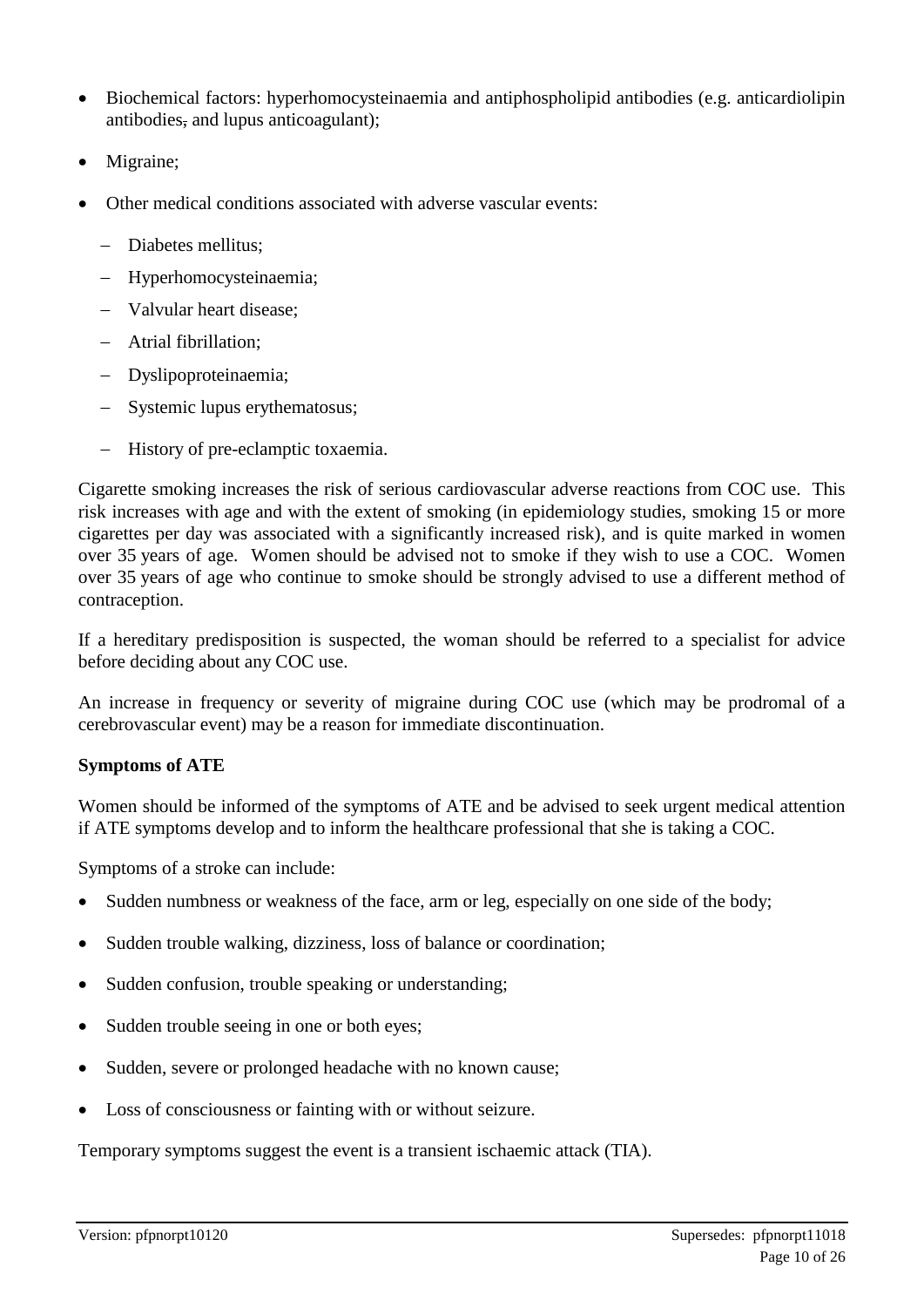Symptoms of myocardial infarction (MI) can include:

- Pain, discomfort, pressure, heaviness, sensation of squeezing or fullness in the chest, arm, or below the breastbone;
- Discomfort radiating to the back, jaw, throat, arm, stomach;
- Feeling of being full, having indigestion or choking;
- Sweating, nausea, vomiting or dizziness;
- Extreme weakness, anxiety, or shortness of breath;
- Rapid or irregular heartbeats.

#### **Persistence of Risk of Vascular Disease**

There are three studies which have shown persistence of risk of vascular disease for ever-users of oral contraceptives. In a study in the United States, the risk of developing myocardial infarction after discontinuing oral contraceptives persists for at least 9 years for women 40-49 years who had used oral contraceptives for 5 or more years, but this increased risk was not demonstrated in other age groups. In another study in Great Britain, the risk of developing cerebrovascular disease persisted for at least 6 years after discontinuation of oral contraceptives, although excess risk was very small. Subarachnoid haemorrhage also has a significantly increased relative risk after termination of use of oral contraceptives. However, these studies were performed with oral contraceptive formulations containing 0.05 mg or higher of estrogen.

#### **Estimates of Mortality from Contraceptive Use**

One study gathered data from a variety of sources which have estimated the mortality rates associated with different methods of contraception at different ages. These estimates include the combined risk of death associated with contraceptive methods plus the risk attributable to pregnancy in the event of method failure. Each method of contraception has its specific benefits and risks. The study concluded that with the exception of oral contraceptive users 35 and older who smoke and 40 and older who do not smoke, mortality associated with all methods of birth control is low and below that associated with childbirth. The observation of a possible increase in risk of mortality with age for oral contraceptive users is based on data gathered in the 1970's but not reported in the U.S. until 1983. However, current clinical practice involves the use of lower estrogen dose formulations combined with careful restriction of oral contraceptive use to women who do not have the various risk factors listed in this document.

Because of these changes in practice and, also, because of some limited new data which suggest that the risk of cardiovascular disease with the use of oral contraceptives may now be less than previously observed, the Fertility and Maternal Health Drugs Advisory Committee was asked to review the topic in 1989. The committee concluded that although cardiovascular disease risks may be increased with oral contraceptive use after age 40 in healthy non smoking women (even with the newer low-dose formulations), there are greater potential health risks associated with pregnancy in older women and with the alternative surgical and medical procedures which may be necessary if such women do not have access to effective and acceptable means of contraception.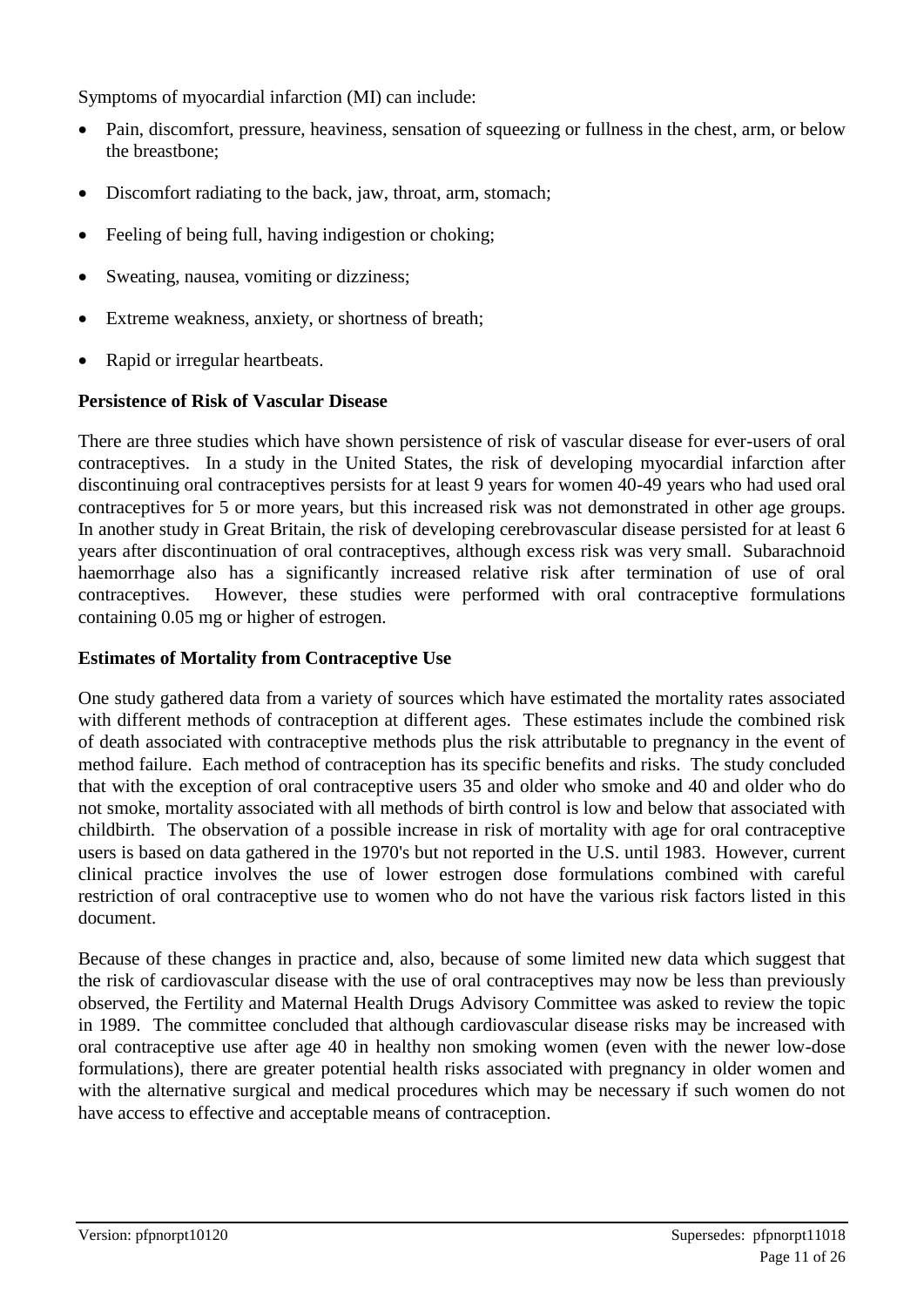Therefore, the Committee recommended that the benefits of oral contraceptive use by healthy nonsmoking women over 40 may outweigh the possible risks. Of course, older women, as all women who take oral contraceptives, should take the lowest possible dose formulation that is effective.

#### **Carcinoma of the Reproductive Organs**

Numerous epidemiological studies have been performed on the incidence of breast, endometrial, ovarian and cervical cancer in women using oral contraceptives.

### **Cervical Cancer**

The most important risk factor for cervical cancer is persistent human papillomavirus infection.

Several epidemiological studies suggest that oral contraceptive use has been associated with an increase in the risk of cervical intra-epithelial neoplasia or invasive cervical cancer. It is not known whether the use of oral contraceptives is causative but an independent association has been consistently shown. The studies suggest that there is an "ever-used" effect in addition to the duration of use. These findings must be balanced against evidence of significant effects attributable to sexual behaviour, smoking, the presence of human papilloma virus and other factors. In view of the above, periodical cervical smears should form part of the routine follow up of women who have previously used oral contraceptives. As part of the routine counselling, advice that hormonal contraception does not protect against the transmission of sexually transmittable diseases, including human papilloma virus, should be made clear. Patients may not be aware that barrier contraceptive measures are necessary to reduce the risk of transmission of human papilloma virus.

In cases of undiagnosed abnormal genital bleeding, adequate diagnostic measures are indicated.

#### **Breast Cancer**

A meta-analysis from 54 epidemiological studies reported that there is a slightly increased relative risk (RR = 1.24) of having breast cancer diagnosed in women who are currently using combined oral contraceptives. The excess risk gradually disappears during the course of the ten years after cessation of combined oral contraceptive use. Because breast cancer is rare in women under 40 years of age, the excess number of breast cancer diagnoses in current and recent combined oral contraceptives users is small in relation to the overall risk of breast cancer. These studies do not provide evidence for causation. The observed pattern of increased risk may be due to an earlier diagnosis of breast cancer in combined oral contraceptives users, the biological effects of combined oral contraceptives or a combination of both. The breast cancers diagnosed in ever users tend to be less advanced clinically than the cancers diagnosed in never-users.

Established risk factors for the development of breast cancer include increasing age, family history, obesity, nulliparity, and late age for first full-term pregnancy.

In spite of many studies of the relationship between oral contraceptive use and breast or cervical cancers, a cause and effect relationship has not been established.

#### **Hepatic Neoplasia/Liver Disease/Hepatitis C**

In very rare cases, hepatic adenomas, and in extremely rare cases, hepatocellular carcinoma may be associated with COC use. The risk appears to increase with duration of COC use. Rupture of hepatic adenomas may cause death through intra abdominal haemorrhage.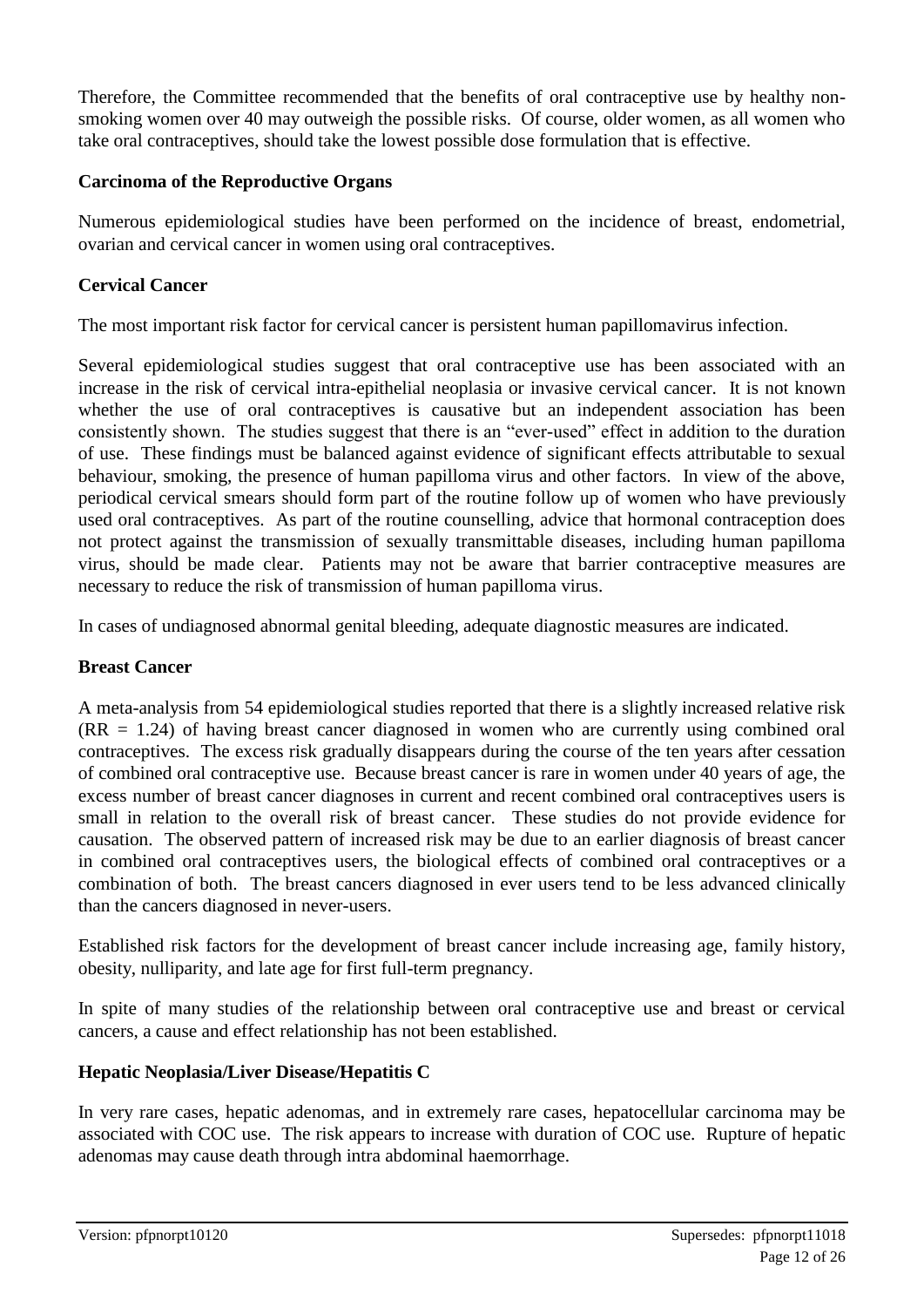Indirect calculations have estimated the attributable risk of hepatic adenomas to be in the range of 3.3 cases per 100,000 for users, a risk that increases after 4 or more years of use.

Studies in the United States and Britain have shown an increased risk of developing hepatocellular carcinoma in long-term (>8 years) oral contraceptive users. However, these cancers are extremely rare in the United States and the attributable risk (the excess incidence) of liver cancers in oral contraceptive users is less than 1 per 1,000,000 users.

Women with a history of COC-related cholestasis and women who develop cholestasis during pregnancy are more likely to develop cholestasis with COC use. Such patients who use COCs should be carefully monitored, and COC use should be discontinued if cholestasis recurs.

Hepatocellular injury has been reported with COC use. Early identification of drug-related hepatocellular injury can decrease the severity of hepatotoxicity when the drug is discontinued. If hepatocellular injury is diagnosed, patients should stop their COC, use a non-hormonal form of birth control, and consult their doctor.

Acute or chronic disturbances of liver function may necessitate the discontinuation of COC use until liver function has returned to normal.

### **Hepatitis C**

During clinical trials with patients treated for HCV infections with the medicinal products containing ombitasvir/paritaprevir/ritonavir and dasabuvir with or without ribavirin, transaminase (ALT) elevations higher than 5 times the upper limit of normal (ULN) occurred significantly more frequently in women using ethinylestradiol-containing medications such as COCs (see Section 4.3 - Contraindications and Section 4.5 - Interactions with Other Medicines and Other Forms of Interactions).

#### **Ocular Lesions**

With use of combined oral contraceptives, there have been clinical case reports of retinal thrombosis, which may lead to partial or complete loss of vision. Discontinue oral contraceptives and institute appropriate diagnostic and therapeutic measures if there is unexplained, gradual or sudden, partial or complete loss of vision; onset of proptosis or diplopia; papilledema; or any evidence of retinal vascular lesions or optic neuritis.

#### **Gallbladder Disease**

Earlier studies have reported an increased lifetime relative risk of gallbladder surgery in users of oral contraceptives and estrogen. More recent studies, however, have shown that the relative risk of developing gallbladder disease among oral contraceptive users may be minimal. The recent findings of minimal risk may be related to the use of oral contraceptive formulations containing lower hormonal doses of estrogen and progestogens.

#### **Carbohydrate and Lipid Metabolic Effects**

Oral contraceptives have been shown to impair oral glucose tolerance. Oral contraceptives containing greater than 0.075 mg of estrogen cause glucose intolerance with impaired insulin secretion, while lower doses of estrogen may produce less glucose intolerance. Progestogens increase insulin secretion and create insulin resistance, this effect varying with different progestational agents. However, in the non-diabetic woman, oral contraceptives appear to have no effect on fasting blood glucose. Because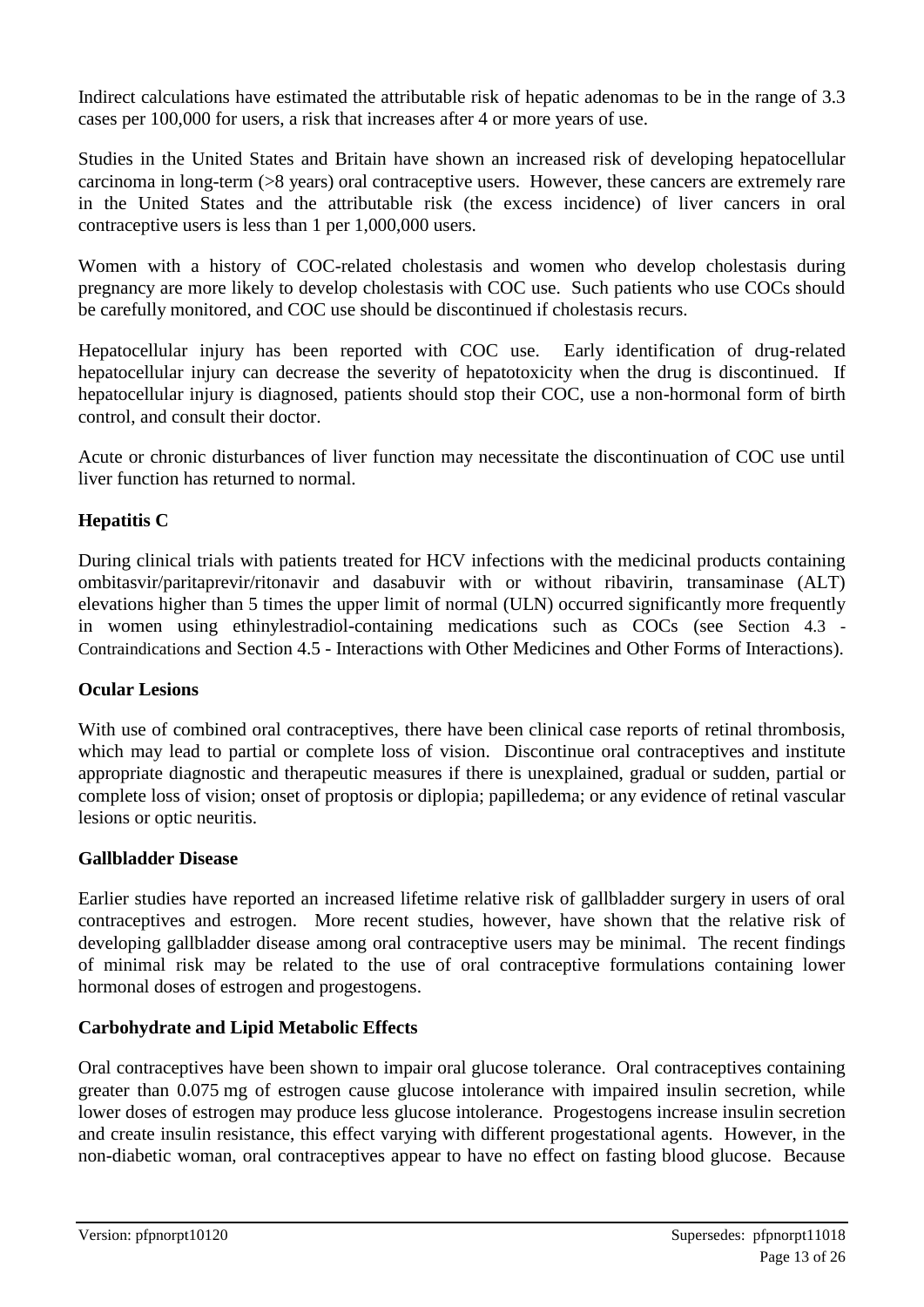of these demonstrated effects, prediabetic and diabetic women should be carefully observed while taking oral contraceptives.Glucose intolerance has been reported in COC users. Women with impaired glucose tolerance or diabetes mellitus who use COCs should be carefully monitored (see Section 4.3 - Contraindications).

A small proportion of women will have adverse lipid changes while taking COCs. Non-hormonal birth control should be considered in women with uncontrolled dyslipidemias. Persistent hypertriglyceridemia may occur in a small proportion of COC users. Elevations of plasma triglycerides in COC users may lead to pancreatitis and other complications.

Estrogens increase serum high-density lipoproteins (HDL cholesterol), whereas a decline in serum HDL cholesterol has been reported with many progestational agents. Some progestins may elevate low-density lipoprotein (LDL) levels and may render the control of hyperlipidaemias more difficult. The net effect of a COC depends on the balance achieved between doses of estrogen and progestin and the nature and absolute amount of progestins used in the contraceptive. The amount of both hormones should be considered in the choice of a COC.

Women who are being treated for hyperlipidaemias should be followed closely if they elect to use COCs.

#### **Elevated Blood Pressure**

An increase in blood pressure has been reported in women taking oral contraceptives. The incidence of risk also was reported to increase with continued use and among older women. Data from the Royal College of General Practitioners and subsequent randomized trials have shown that the incidence of hypertension increases with increasing concentrations of progestogens.

Women with a history of hypertension or hypertension-related diseases or renal disease should be encouraged to use another method of contraception. If women elect to use oral contraceptives, they should be monitored closely and if significant elevation of blood pressure occurs oral contraceptives should be discontinued. For most women, elevated blood pressure will return to normal after stopping oral contraceptives and there is no difference in the occurrence of hypertension among ever- and never-users.

COC use is contraindicated in women with uncontrolled hypertension (see Section 4.3 - Contraindications).

#### **Migraine/Headache**

The onset or exacerbation of migraine or development of headache with a new pattern which is recurrent, persistent or severe requires discontinuation of oral contraceptives and evaluation of the cause.

Women with migraine (particularly migraine with aura) who take COCs may be at increased risk of stroke.

#### **Angioedema**

Exogenous estrogens may induce or exacerbate symptoms of angioedema, particularly in women with hereditary angioedema.

#### **Genital Bleeding**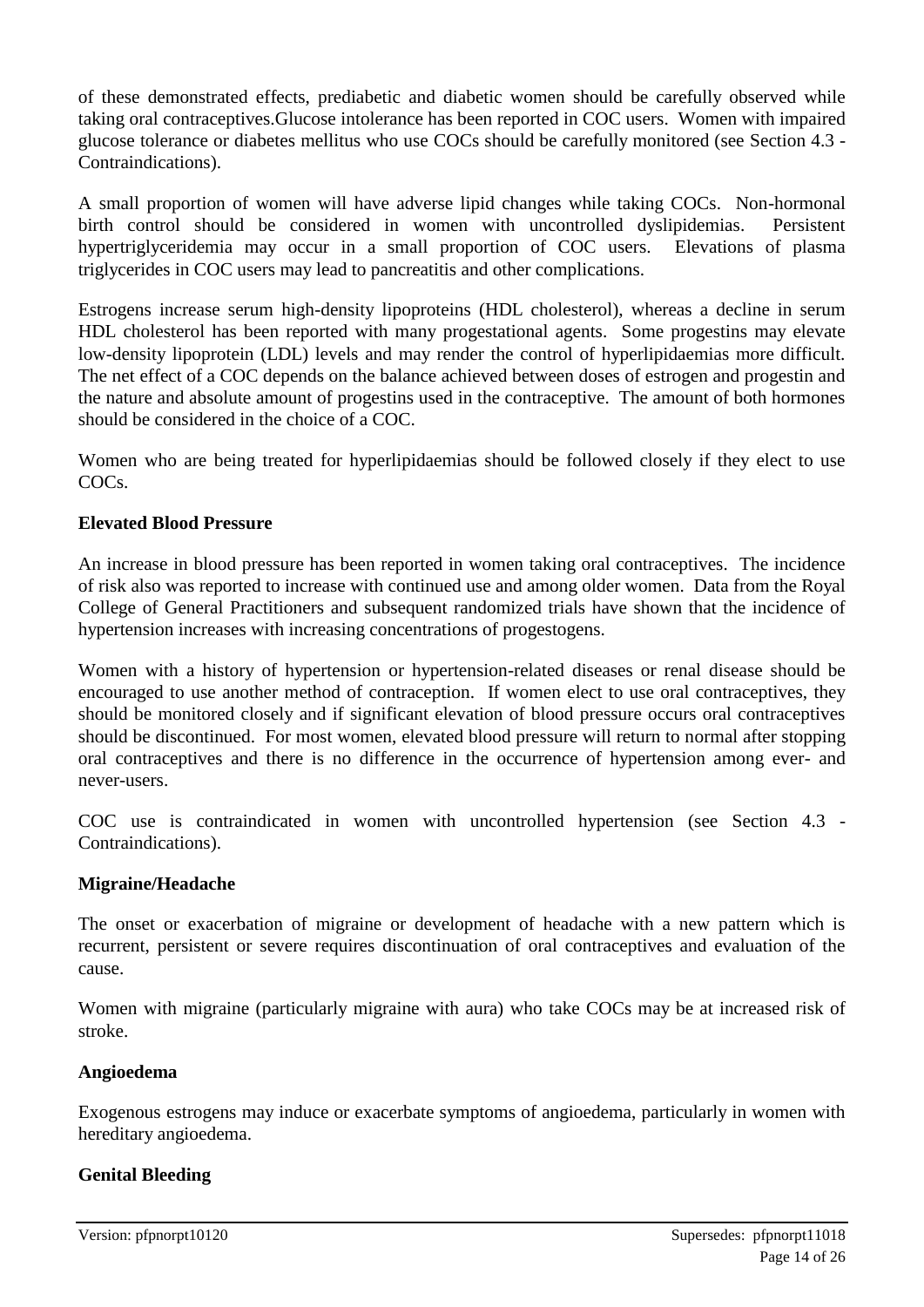In some women withdrawal bleeding may not occur during the inactive-tablet interval. If the COC has not been taken according to directions prior to the first missed withdrawal bleed, or if two consecutive withdrawal bleeds are missed, tablet taking should be discontinued and a non-hormonal back-up method of birth control should be used until the possibility of pregnancy is excluded.

Breakthrough bleeding and spotting are sometimes encountered in patients on oral contraceptives, especially during the first 3 months of use. Non-hormonal causes should be considered and adequate diagnostic measures taken to rule out malignancy or pregnancy in the event of breakthrough bleeding, as in the case of any abnormal vaginal bleeding. If pathology has been excluded, time or a change to another formulation may solve the problem. In the event of amenorrhea pregnancy should be ruled out.

Some women may encounter post-pill amenorrhea or oligomenorrhea, especially when such a condition was pre-existent.

#### **Sexually Transmitted Diseases**

This product (like all oral contraceptives) is intended to prevent pregnancy. Patients should be counselled that this product does not protect against HIV infection (AIDS) and other sexually transmitted diseases.

#### **Vomiting and/or Diarrhoea**

Diarrhoea and/or vomiting may reduce hormone absorption resulting in decreased serum concentrations (see Section 4.2 - Dose and Method of Administration).

#### **General**

#### (i) PHYSICAL EXAMINATION AND FOLLOW-UP

It is good medical practice for all women to have annual history and physical examinations, including women using oral contraceptives. The physical examination, however, may be deferred until after initiation of oral contraceptives if requested by the woman and judged appropriate by the clinician. The physical examination should include special reference to blood pressure, breasts, abdomen and pelvic organs, including cervical cytology, and relevant laboratory tests. A Papanicolaou (Pap) smear should be performed if the patient has been sexually active or if it is otherwise indicated. In case of undiagnosed, persistent or recurrent abnormal vaginal bleeding, appropriate measures should be conducted to rule out malignancy. Women with a strong family history of breast cancer or who have breast nodules should be monitored with particular care.

#### (ii) LIPID DISORDERS

Women who are being treated for hyperlipidaemias should be followed closely if they elect to use oral contraceptives. Some progestogens may elevate LDL levels and may render the control of hyperlipidemias more difficult.

#### (iii) LIVER FUNCTION

If jaundice develops in any woman receiving oral contraceptives the medication should be discontinued. Steroid hormones may be poorly metabolized in patients with impaired liver function.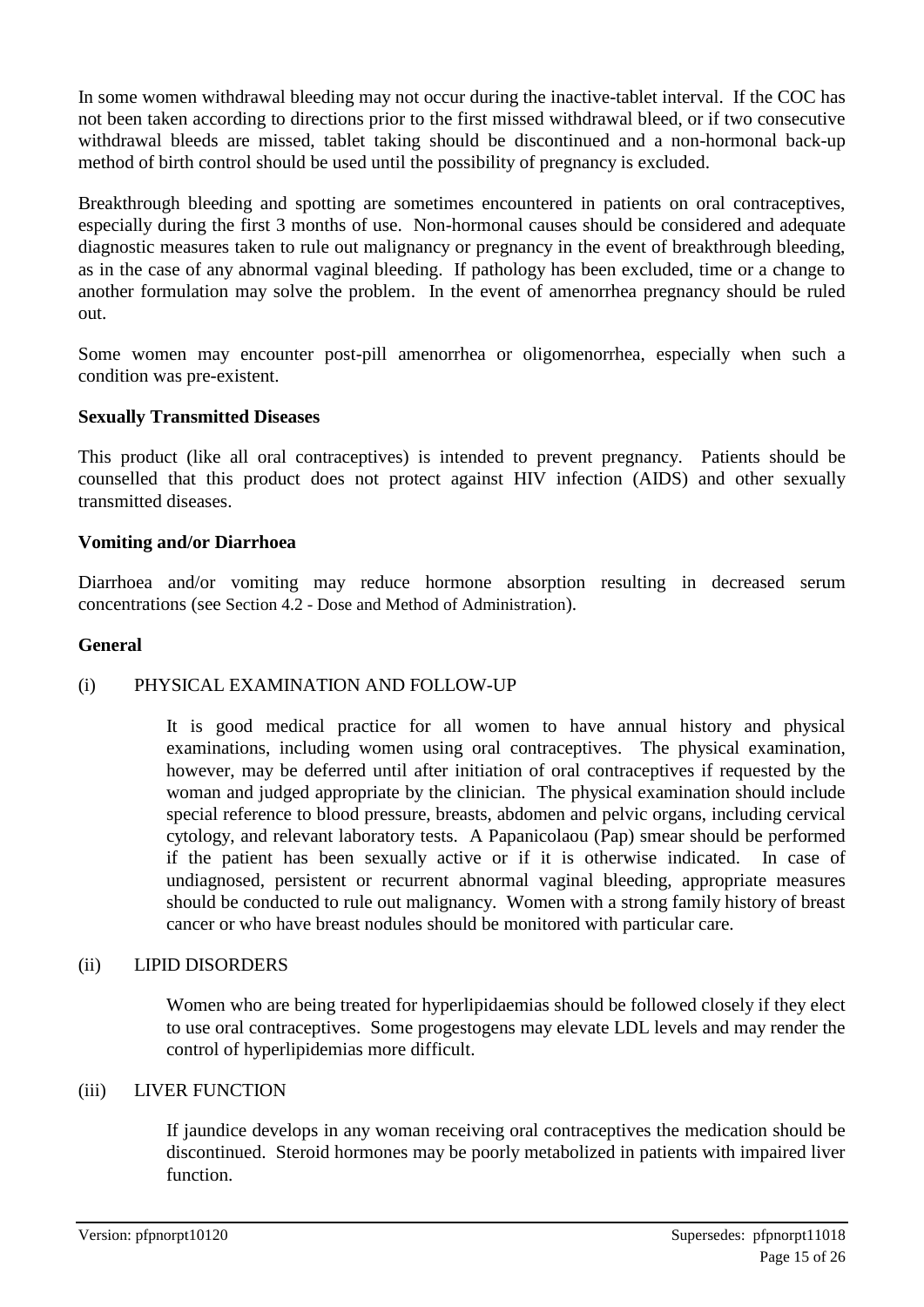#### (iv) FLUID RETENTION

Oral contraceptives may cause some degree of fluid retention. They should be prescribed with caution, and only with careful monitoring, in patients with conditions which might be aggravated by fluid retention.

#### (v) EMOTIONAL DISORDERS

Women with a history of depression should be carefully observed and the drug discontinued if depression recurs to a serious degree. Patients becoming significantly depressed while taking COCs should stop the medication and use an alternative method of birth control in an attempt to determine whether the symptom is drug-related.

#### (vi) CONTACT LENSES

Contact lens wearers who develop visual changes or changes in lens tolerance should be assessed by an ophthalmologist.

- (vii) Pre-existing uterine fibromyomata may increase in size.
- (viii) Other conditions such as epilepsy, migraine, asthma, cardiac or renal dysfunction may be influenced by oral contraceptive therapy.
- (ix) Because estrogens may hasten epiphyseal closure, oral contraceptives should be used judiciously in young patients in whom bone growth is not complete.
- (x) Patients should be advised that vulvovaginal candidiasis may occur, in which case they should return for appropriate therapy.

#### **Ectopic Pregnancy**

Ectopic as well as intra-uterine pregnancy may occur in contraceptive failures. However, in oral contraceptive failures, the ratio of ectopic to intra-uterine pregnancies is higher than in women who are not receiving oral contraceptives, since the drugs are more effective in preventing intra-uterine than ectopic pregnancies. The higher ectopic/intra-uterine ratio has been reported with both combination products and progestogen-only oral contraceptives.

#### **Use in the elderly**

Combined oral contraceptives are not indicated for use in postmenopausal women.

#### **Paediatric use**

Safety and efficacy of combined oral contraceptives have been established in women of reproductive age. Use of these products before menarche is not indicated.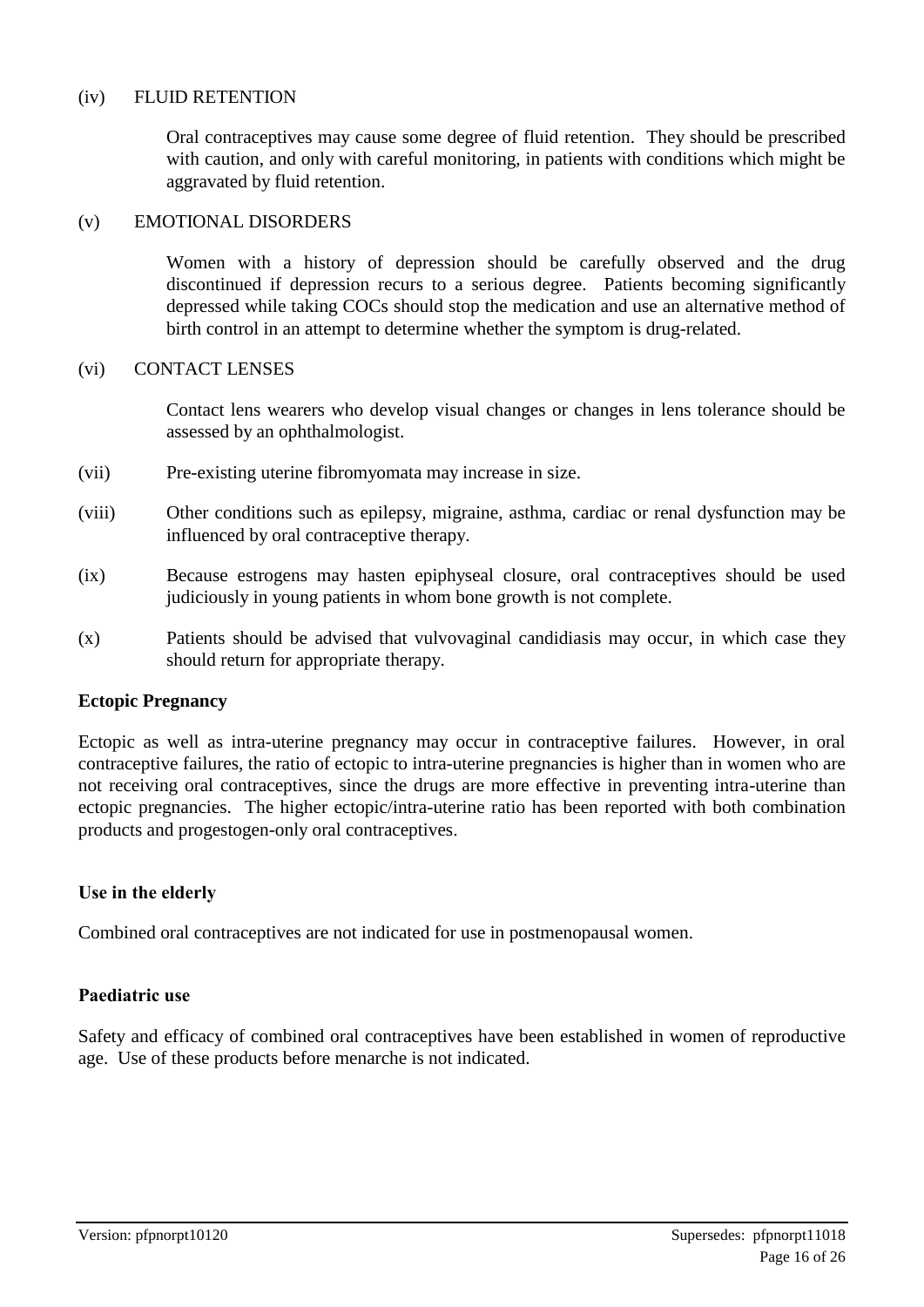#### **Effects on laboratory tests**

Certain endocrine and liver function tests and blood components may be affected by oral contraceptives:

- Increased prothrombin and factors VII, VIII, IX, and X;
- Decreased antithrombin 3;
- Increased noradrenaline-induced platelet aggregability;
- Increased thyroid binding globulin (TGB) leading to increased circulating total thyroid hormone, as measured by protein-bound iodine (PBI), T4 by column or by radioimmunoassay. Free T3 resin uptake is decreased, reflecting the elevated TBG. Free T4 concentration is unaltered;
- Other binding proteins may be elevated in serum;
- Sex steroid binding globulins are increased and result in elevated levels of total circulating sex steroids and corticoids; however, free or biologically active levels remain unchanged;
- Triglycerides may be increased;
- Glucose tolerance may be decreased; and
- Serum folate levels may be depressed by oral contraceptive therapy. This may be of clinical significance if a woman becomes pregnant shortly after discontinuing oral contraceptives.

### **4.5 Interactions with other medicines and other forms of interactions**

Interactions between ethinylestradiol and other substances may lead to decreased or increased ethinylestradiol concentrations, respectively.

Concomitant use with the medicinal products containing ombitasvir/paritaprevir/ritonavir and dasabuvir, with or without ribavirin may increase the risk of ALT elevations (see Section 4.3 - Contraindications and Section 4.4 - Special Warnings and Precautions for Use - Hepatic Neoplasia / Liver Disease / Hepatitis C). Therefore, COC users must switch to an alternative method of contraception (e.g., progestogen-only contraception or non-hormonal methods) prior to starting therapy with anti-viral HCV medicinal products such as ombitasvir, paritaprevir, ritonavir, dasabuvir. COCs can be restarted 2 weeks following completion of treatment with an anti-viral HCV medicinal product.

Decreased ethinylestradiol serum concentrations may cause an increased incidence of breakthrough bleeding and menstrual irregularities and may possibly reduce efficacy of the COC.

During concomitant use of ethinylestradiol-containing products and substances that may lead to decreased ethinylestradiol serum concentrations, it is recommended that a non-hormonal back-up method of birth control (such as condoms and spermicide) be used in addition to the regular intake of NORIMIN or NORIMIN-1. In the case of prolonged use of such substances COCs should not be considered the primary contraceptive.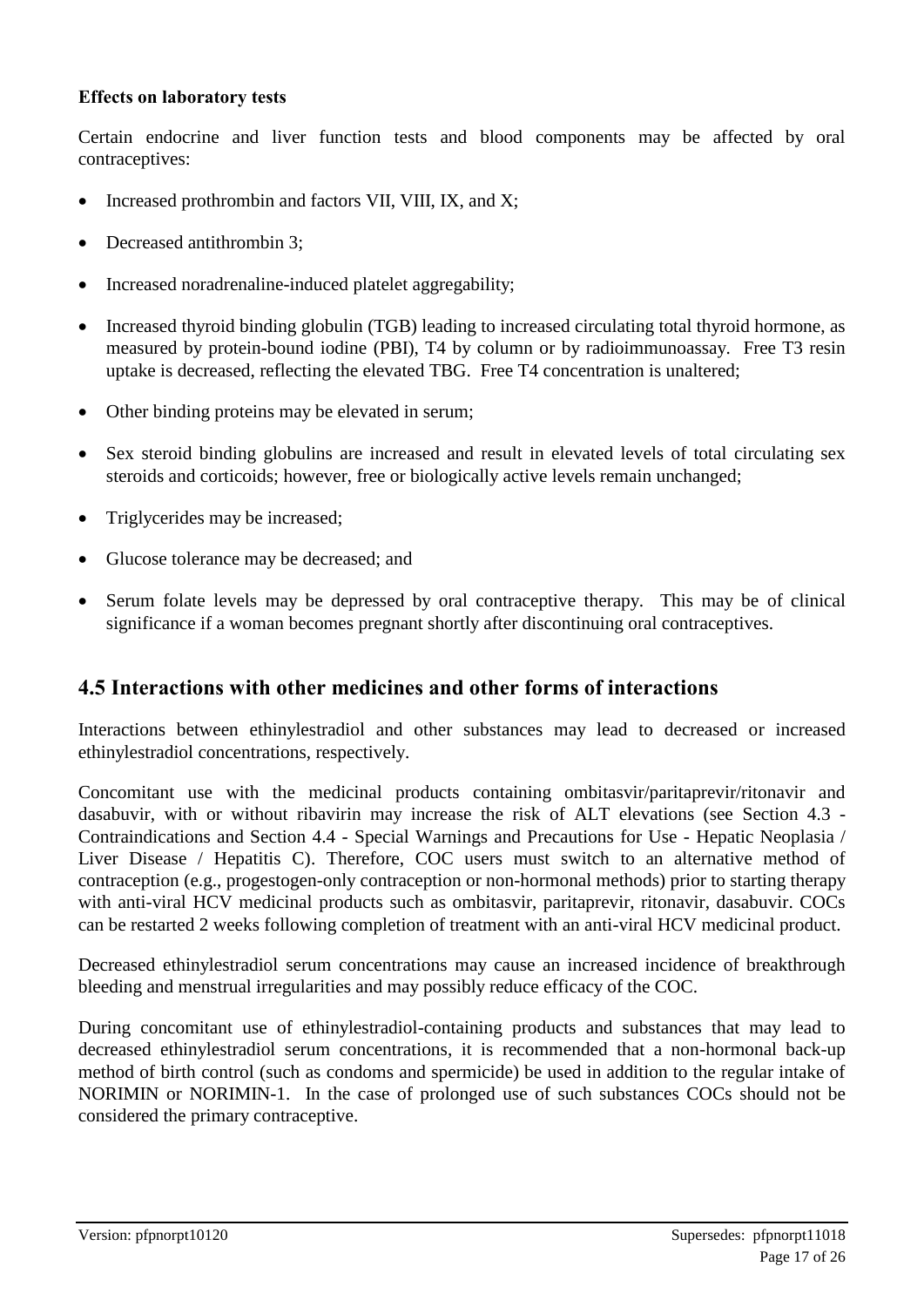After discontinuation of substances that may lead to decreased ethinylestradiol serum concentrations, use of a non-hormonal back-up method of contraception is recommended for at least 7 days. Longer use of a back-up method is advisable after discontinuation of substances that have led to induction of hepatic microsomal enzymes, resulting in decreased ethinylestradiol serum concentrations. It may sometimes take several weeks until enzyme induction has completely subsided, depending on dosage, duration of use and rate of elimination of the inducing substance.

Examples of substances that may decrease serum ethinylestradiol concentrations:

• Any substance that reduces gastrointestinal transit time and, therefore, ethinylestradiol absorption

• Substances that induce hepatic microsomal enzymes, such as rifampicin, rifabutin, barbiturates, primidone, phenytoin, dexamethasone, griseofulvin, topiramate, some protease inhibitors, modafinil

• Hypericum perforatum, also known as St. John's wort, and ritonavir (possibly by induction of hepatic microsomal enzymes)

• Certain antibiotics (e.g., ampicillin and other penicillins, tetracyclines), by a decrease of enterohepatic circulation of estrogens.

Reduced efficacy and increased incidence of breakthrough bleeding and menstrual irregularities have also been associated with concomitant use of carbamazepine, oxacillin and trimethoprim sulfamethoxazole.

Examples of substances that may increase serum ethinylestradiol concentrations:

• Atorvastatin

• Competitive inhibitors for sulfation in the gastrointestinal wall, such as ascorbic acid (vitamin C) and paracetamol

• Substances that inhibit cytochrome P450 3A4 isoenzymes such as indinavir and fluconazole.

Ethinylestradiol may interfere with the metabolism of other drugs by inhibiting hepatic microsomal enzymes, or by inducing hepatic drug conjugation, particularly glucuronidation. Accordingly, plasma and tissue concentrations may either be increased (e.g. cyclosporin, theophylline, corticosteroids) or decreased (e.g., lamotrigine).

There have been reports of pregnancy when COCs were co-administered with certain antibiotics (e.g., ampicillin and other penicillins, tetracyclines).

The prescribing information of concomitant medications should be consulted to identify potential interactions.

### **4.6 Fertility, pregnancy and lactation**

### **Effects on fertility**

No data available.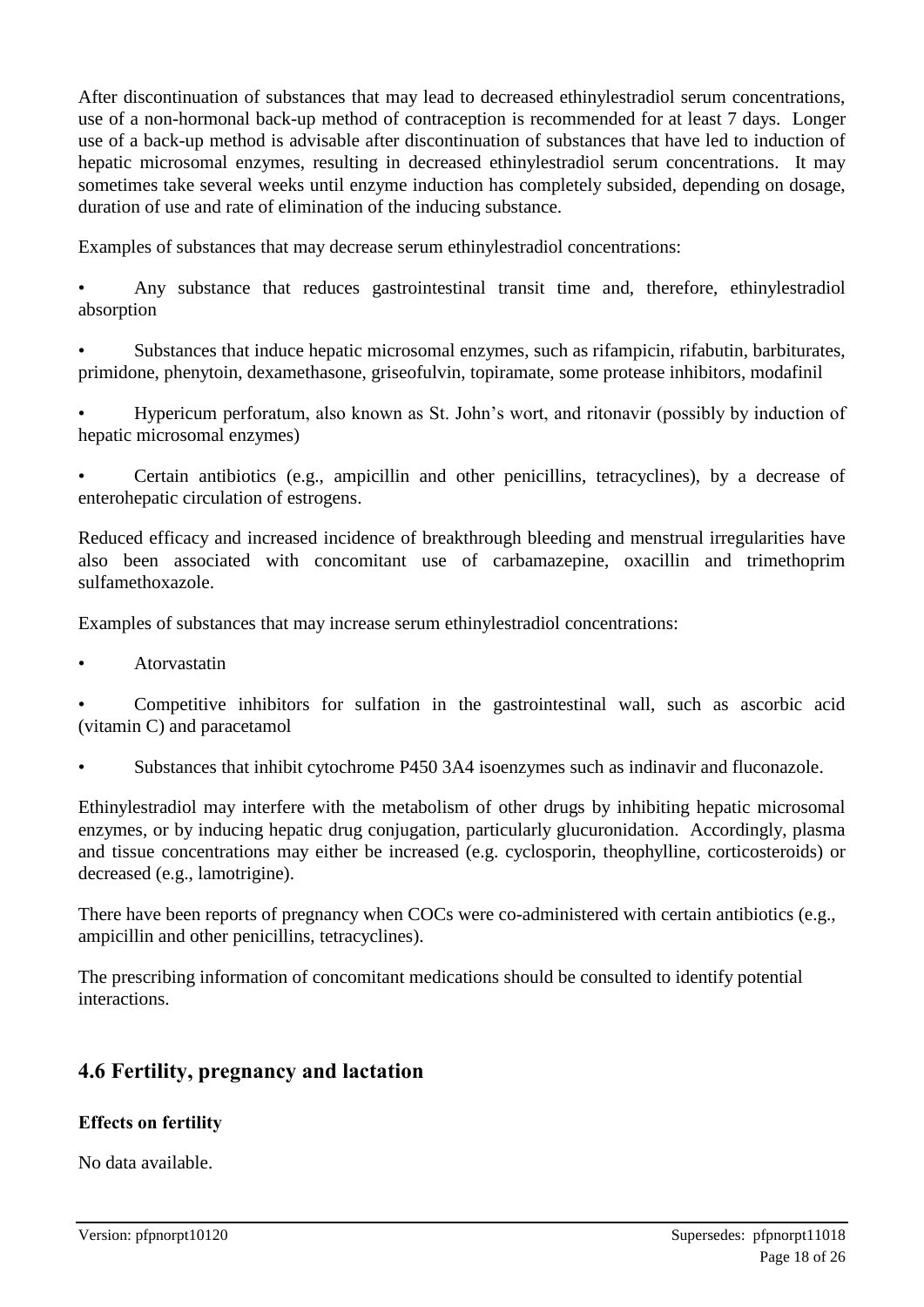### **Use in pregnancy (Category B3)**

If pregnancy occurs during treatment with COCs, further intake should be discontinued.

Animal studies have shown that high doses of progestogens can cause masculinization of the female fetus. The results from these experiments in animals do not seem to be relevant to humans, because of the low doses used in contraceptives. There is no conclusive evidence that intake of oral contraceptives during pregnancy represents an increased risk to the fetus.

#### **Use in lactation**

Small amounts of oral contraceptive steroids have been identified in the milk of nursing mothers and a few adverse effects on the child have been reported, including jaundice and breast enlargement. In addition, oral contraceptives given in the postpartum period may interfere with lactation by decreasing the quantity and quality of breast milk. If possible, the nursing mother should be advised not to use oral contraceptives but to use other forms of contraception until she has completely weaned her child.

### **4.7 Effects on ability to drive and use machines**

The effects of this medicine on a person's ability to drive and use machines were not assessed as part of its registration.

### **4.8 Adverse effects (undesirable effects)**

For the most serious adverse reactions associated with the use of oral contraceptives see Section 4.3 - Contraindications and Section 4.4 - Special Warnings and Precautions for Use.

Use of COCs has been associated with increased risk of the following:

- Arterial and venous thrombotic and thromboembolic events, including myocardial infarction, stroke, transient ischemic attack, venous thrombosis and pulmonary embolism
- Cervical intraepithelial neoplasia and cervical cancer
- Breast cancer diagnosis
- Benign hepatic tumours (e.g., focal nodular hyperplasia, hepatic adenoma

Adverse reactions are listed in the table per CIOMS frequency

| Very common: | $\geq 10\%$             |
|--------------|-------------------------|
| Common:      | ≥1% and <10%            |
| Uncommon:    | $≥0.1\%$ and <1%        |
| Rare:        | $\geq 0.01\%$ and <0.1% |
| Very rare:   | $< 0.01\%$              |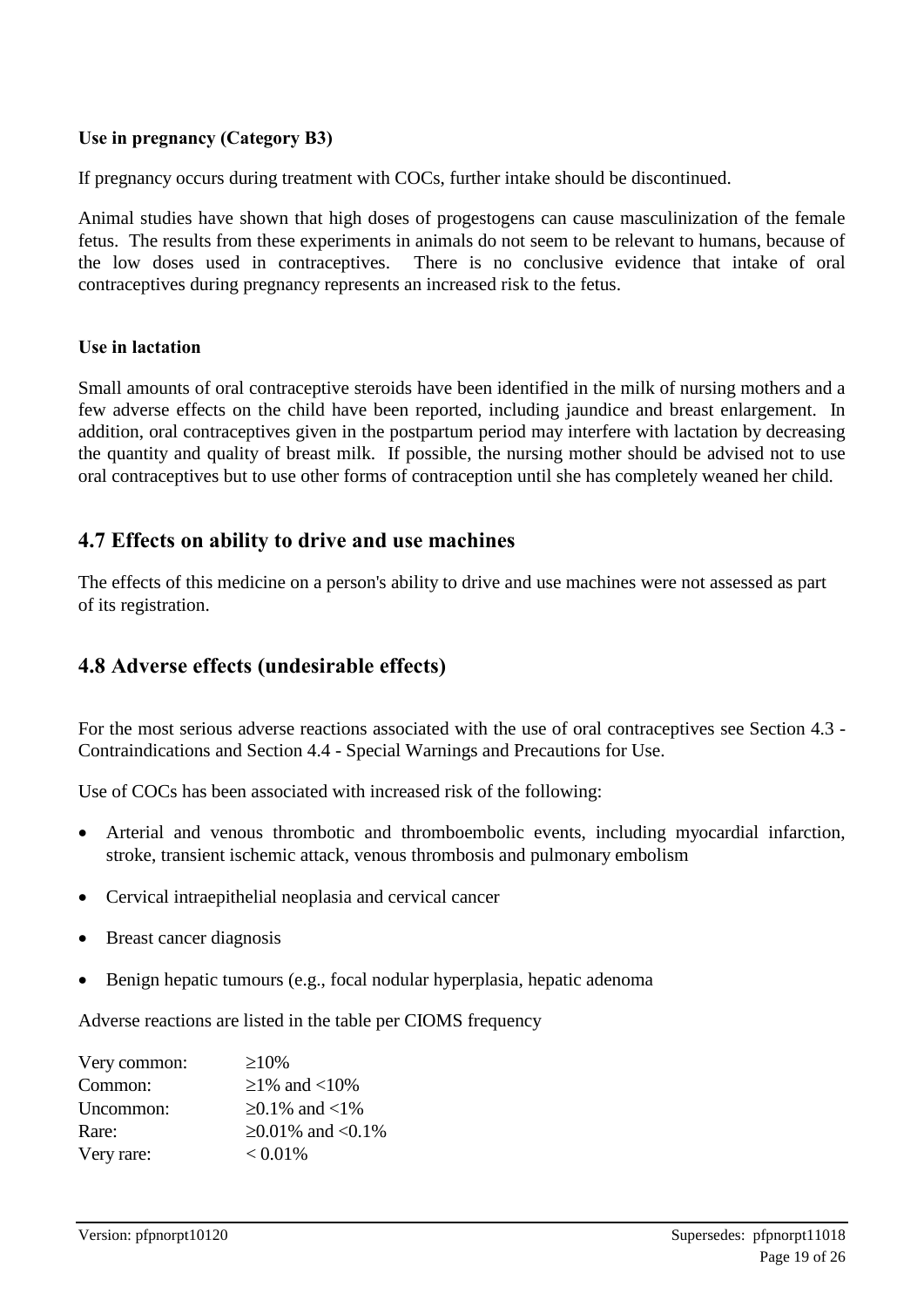| <b>System Organ Class</b>                 | <b>Adverse Reaction</b>                                                                                                                                     |
|-------------------------------------------|-------------------------------------------------------------------------------------------------------------------------------------------------------------|
| Cardiac disorders                         |                                                                                                                                                             |
| Not known                                 | Myocardial infarction                                                                                                                                       |
| <b>Infections and infestations</b>        |                                                                                                                                                             |
| Common:                                   | Vaginitis, including candidiasis                                                                                                                            |
|                                           | <b>Musculoskeletal and connective tissue disorders</b>                                                                                                      |
| Not known                                 | Muscle spasms, back pain                                                                                                                                    |
|                                           | Neoplasms benign, malignant, and unspecified                                                                                                                |
| Very Rare                                 | Hepatic adenomas                                                                                                                                            |
| Not known                                 | Carcinomas, or benign liver tumours                                                                                                                         |
| <b>Immune system disorders</b>            |                                                                                                                                                             |
| Rare                                      | Anaphylactic/anaphylactoid reactions, including very rare cases of urticaria,<br>angioedema, and severe reactions with respiratory and circulatory symptoms |
| Very Rare                                 | Exacerbation of systemic lupus erythematosus                                                                                                                |
|                                           | Other reactions of possible immunologic origin may be listed under other organ<br>system subheadings.                                                       |
| <b>Metabolism and nutrition disorders</b> |                                                                                                                                                             |
| Uncommon                                  | Changes in appetite (increase or decrease)                                                                                                                  |
| Rare                                      | Glucose intolerance                                                                                                                                         |
| Very Rare                                 | Exacerbation of porphyria                                                                                                                                   |
| Not known                                 | Reduced tolerance to carbohydrates, vitamin B6 deficiency                                                                                                   |
| Psychiatric disorders                     |                                                                                                                                                             |
| Common                                    | Mood changes, including depression, changes in libido                                                                                                       |
| <b>Nervous system disorders</b>           |                                                                                                                                                             |
| Very common                               | Headache, including migraines                                                                                                                               |
| Common                                    | Nervousness, dizziness                                                                                                                                      |
| Very Rare                                 | Exacerbation of chorea                                                                                                                                      |
| Eye disorders                             |                                                                                                                                                             |
| Rare                                      | Intolerance to contact lenses                                                                                                                               |
| Very Rare                                 | Optic neuritis*, retinal vascular thrombosis                                                                                                                |
| Not known                                 | Change in corneal curvature (steepening), cataracts                                                                                                         |
| Vascular disorders                        |                                                                                                                                                             |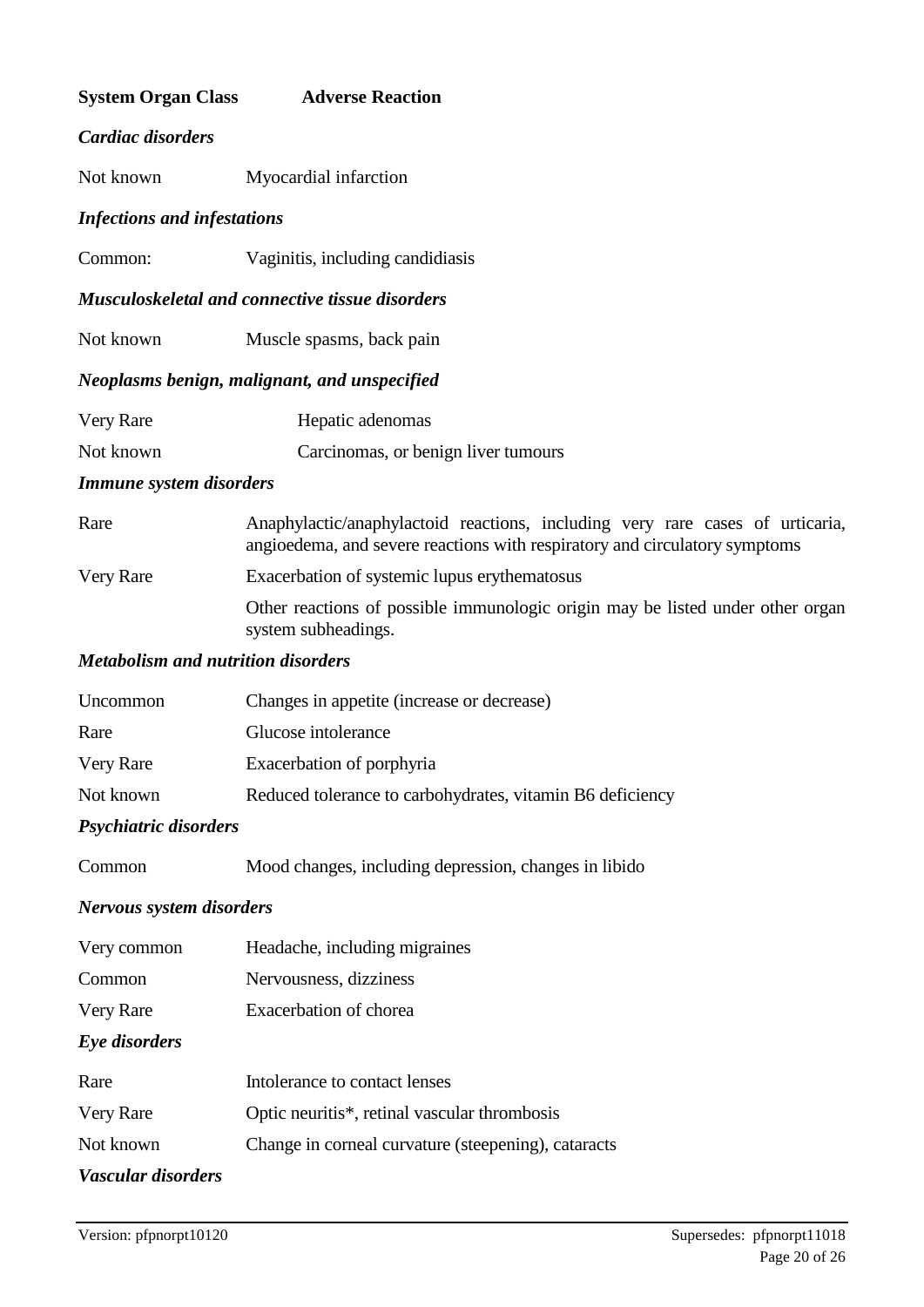| Very Rare | Aggravation of varicose veins                                                                                                                     |  |  |
|-----------|---------------------------------------------------------------------------------------------------------------------------------------------------|--|--|
| Not known | Arterial thromboembolism, cerebral haemorrhage, cerebral thrombosis,<br>mesenteric thrombosis, pulmonary embolism, thrombophlebitis, hypertension |  |  |

#### *Gastrointestinal disorders*

| Common    | Nausea, vomiting, abdominal pain                                            |
|-----------|-----------------------------------------------------------------------------|
| Uncommon  | Abdominal cramps, bloating                                                  |
| Very Rare | Pancreatitis, ischaemic colitis                                             |
| Not known | Inflammatory bowel disease (Crohn's Disease, ulcerative colitis), dyspepsia |

#### *Hepatobiliary disorders*

| Rare      | Cholestatic jaundice                                                                       |
|-----------|--------------------------------------------------------------------------------------------|
| Very Rare | Gallbladder disease, including gallstones**                                                |
| Not known | Hepatocellular injury (e.g. hepatitis, hepatic function abnormal), Budd-Chiari<br>syndrome |

#### *Skin and subcutaneous tissue disorders*

| Common           | Acne                                                             |
|------------------|------------------------------------------------------------------|
| Uncommon         | Rash, chloasma (melasma), which may persist, hirsutism, alopecia |
| Rare             | Erythema nodosum                                                 |
| <b>Very Rare</b> | Erythema multiforme                                              |
| Not known        | Haemorrhagic eruption, photosensitivity                          |

#### *Renal and urinary disorders*

| Very Rare | Haemolytic uraemic syndrome                     |
|-----------|-------------------------------------------------|
| Not known | Impaired renal function, cystitis-like syndrome |

#### *Reproductive system and breast disorders*

| Very common | Breakthrough bleeding/spotting                                                                                                                     |  |  |
|-------------|----------------------------------------------------------------------------------------------------------------------------------------------------|--|--|
| Common      | Breast pain, tenderness, enlargement, secretion, dysmenorrhea, change in<br>menstrual flow, change in cervical ectropion and secretion, amenorrhea |  |  |
| Not known   | Diminution in lactation when given immediately postpartum, temporary infertility<br>after discontinuation of treatment, pre-menstrual syndrome     |  |  |

### *General disorders and administration site conditions*

| Not known | Fatigue |
|-----------|---------|
|-----------|---------|

### *Investigations*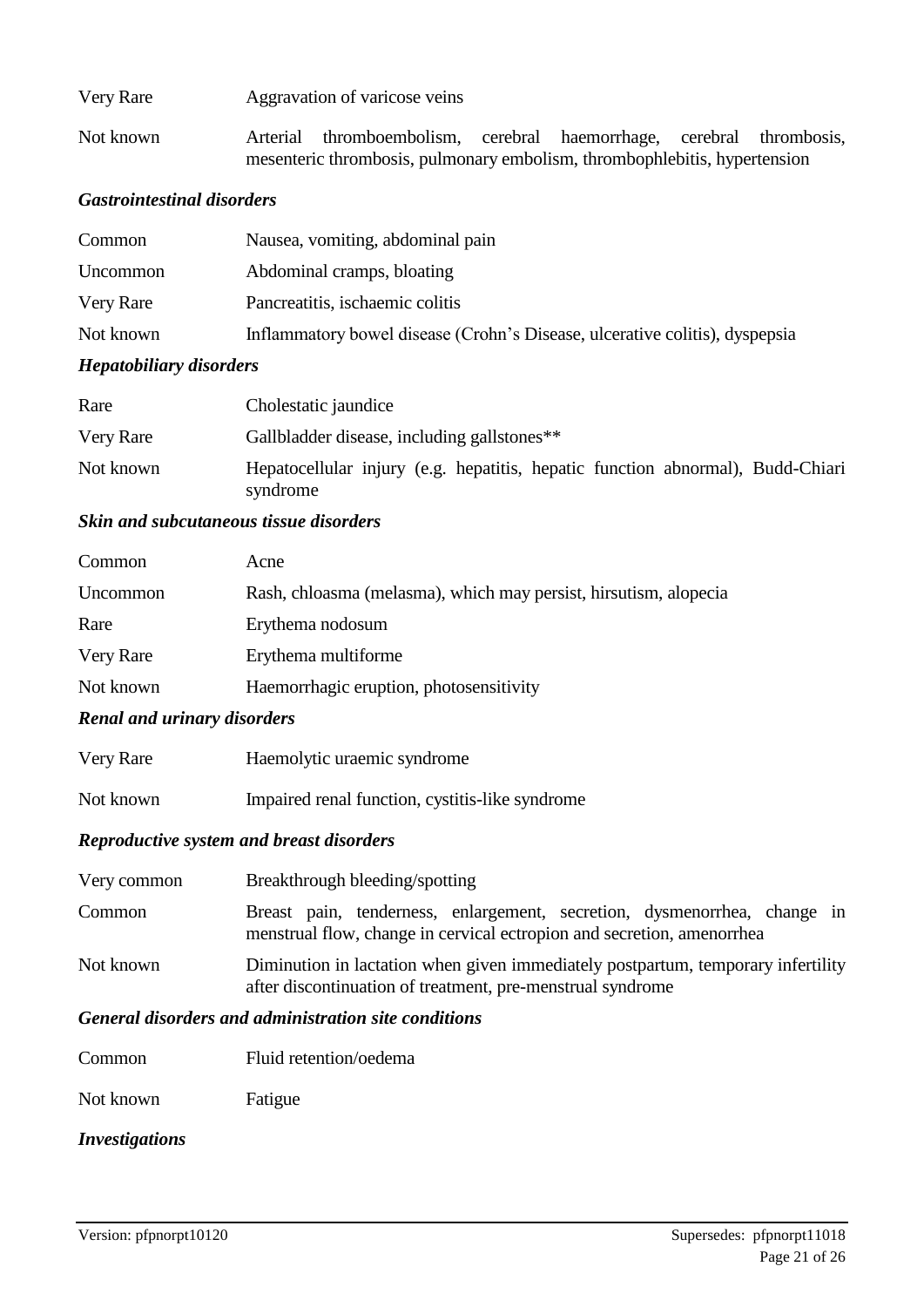| Common   | Changes in weight (increase or decrease)                                                     |  |  |  |
|----------|----------------------------------------------------------------------------------------------|--|--|--|
| Uncommon | Increase in blood pressure, changes in serum lipid levels, including<br>hypertriglyceridemia |  |  |  |
| Rare     | Decrease in serum folate levels***                                                           |  |  |  |

\* Optic neuritis may lead to partial or complete loss of vision.

\*\* COCs may worsen existing gallbladder disease and may accelerate the development of this disease in previously asymptomatic women.

\*\*\* Serum folate levels may be depressed by COC therapy. This may be of clinical significance if the woman becomes pregnant shortly after discontinuing COCs.

#### **Reporting suspected adverse effects**

Reporting suspected adverse reactions after registration of the medicinal product is important. It allows continued monitoring of the benefit-risk balance of the medicinal product. Healthcare professionals are asked to report any suspected adverse reactions at [www.tga.gov.au/reporting-problems.](http://www.tga.gov.au/reporting-problems)

### **4.9 Overdose**

#### **Signs and symptoms**

Exact toxic doses have not been determined. When oral contraceptives are the sole medication taken as an acute overdose, the patient may remain clinically well. Overdosage may cause nausea, vomiting, breast tenderness, dizziness, abdominal pain, drowsiness/fatigue and withdrawal bleeding may occur in females.

#### **Recommended treatment**

In the case of overdosage or accidental ingestion, the patient should be observed and given supportive treatment, as there is no specific antidote.

For information on the management of overdose, contact the Poisons Information Centre on 131126 (Australia).

# **5. PHARMACOLOGICAL PROPERTIES**

### **5.1 Pharmacodynamic properties**

#### **Mechanism of action**

Pharmacological Class: synthetic steroidal combination oral contraceptives (COC).

Estrogenic, progestational and antigonadotrophic characteristics are revealed by the endocrine profile of these combinations.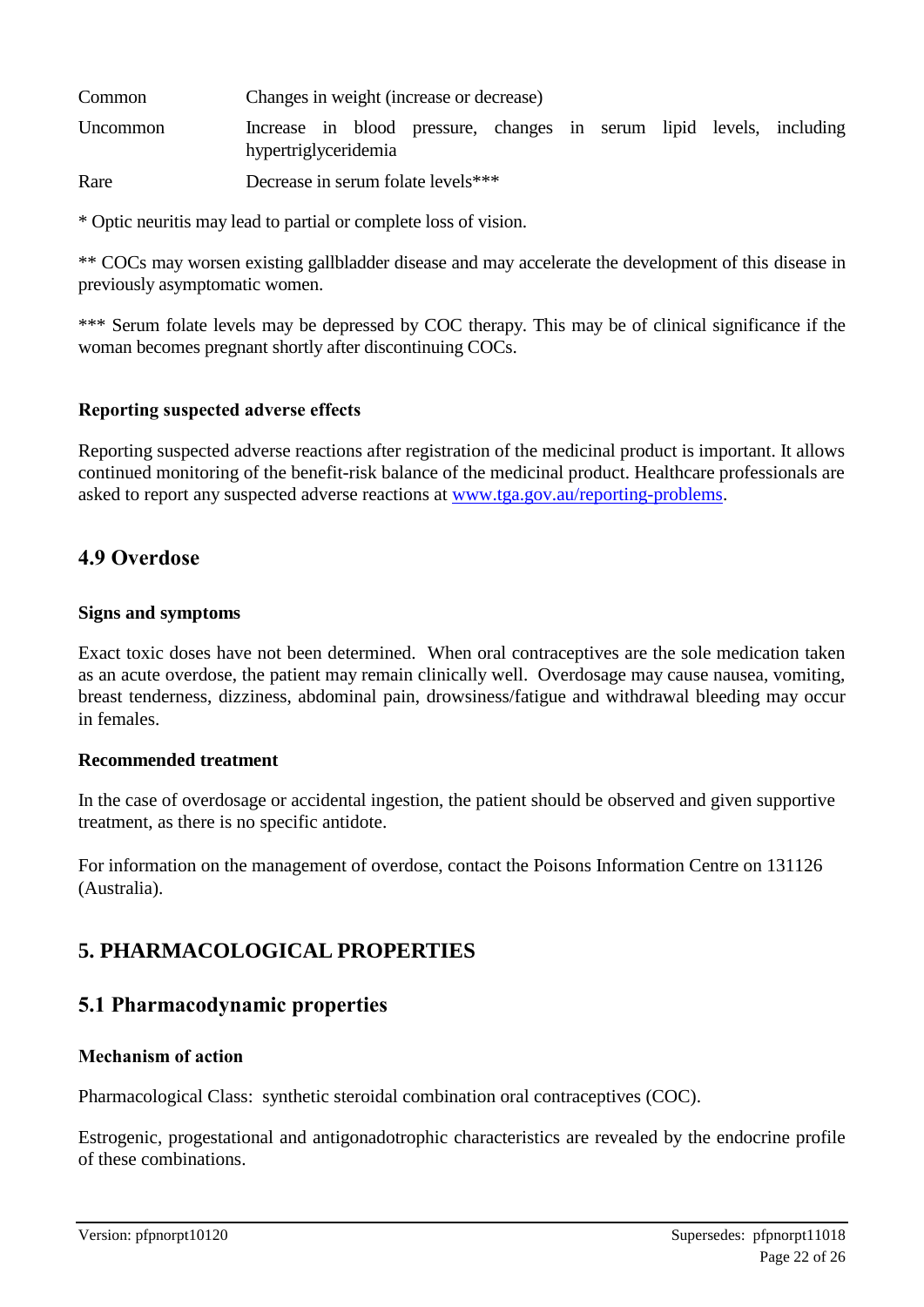Like other combination type pills (estrogen and progestogen combination), NORIMIN and NORIMIN-1 produce a contraceptive effect primarily by suppressing the hypothalamic-pituitary system resulting in prevention of ovulation. The estrogenic compound, ethinylestradiol acts by suppressing secretion of follicle stimulating hormone (FSH), resulting in prevention of follicle development and the rise of plasma estradiol which is thought to be the stimulus for releasing luteinising hormone (LH). The progestogenic compound, norethisterone, primarily acts by inhibiting the pre-ovulatory rise of LH. Long-term administration of combination type oral contraceptives may also produce a direct effect on ovarian steroidogenesis or the response of the ovary to gonadotrophins. Although the primary mechanism of action is inhibition of ovulation, alterations in the genital tract including changes in the cervical mucus (which increase the difficulty of sperm penetration) and the endometrium (which reduce the likelihood of implantation) may also contribute to contraceptive effectiveness.

### **Clinical trials**

No data available.

### **5.2 Pharmacokinetic properties**

#### **Absorption**

Studies using 14C labelled compounds have shown that both norethisterone and ethinylestradiol are rapidly absorbed from the gastrointestinal tract.

#### **Metabolism/Excretion**

Following oral administration, metabolites of both compounds appear in the urine as conjugated glucuronides and sulfates, with unconjugated metabolites appearing in the faeces.

### **5.3 Preclinical safety data**

### **Genotoxicity**

No data available.

### **Carcinogenicity**

No data available.

# **6. PHARMACEUTICAL PARTICULARS**

### **6.1 List of excipients**

Blue active tablet: Magnesium stearate Povidone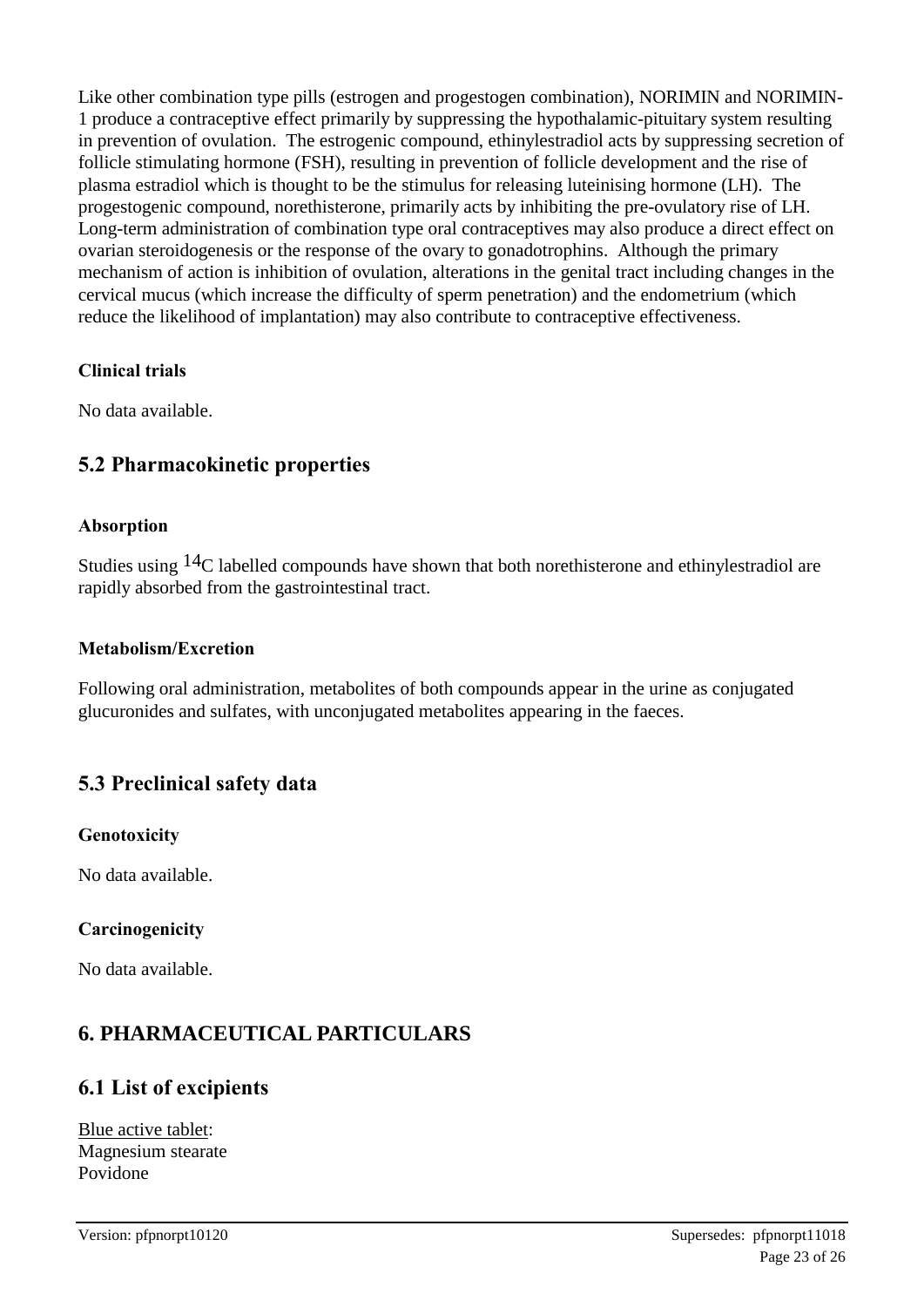Maize starch Lactose monohydrate Indigo carmine.

- White active tablet Magnesium stearate Povidone Maize starch Lactose monohydrate.
- Orange placebo tablet Magnesium stearate Lactose Lactose monohydrate Microcrystalline cellulose Sunset yellow FCF

# **6.2 Incompatibilities**

Incompatibilities were either not assessed or not identified as part of the registration of this medicine

# **6.3 Shelf life**

In Australia, information on the shelf life can be found on the public summary of the Australian Register of Therapeutic Goods (ARTG). The expiry date can be found on the packaging.

### **6.4 Special precautions for storage**

Stored below 25°C.

.

### **6.5 Nature and contents of container**

NORIMIN and NORIMIN-1 tablets are presented in PVC/aluminium blister.

Two<sup>#</sup> and four month packs contain 2 and 4 blisters respectively.

# not currently available.

# **6.6 Special precautions for disposal**

In Australia, any unused medicine or waste material should be disposed of by taking to your local pharmacy.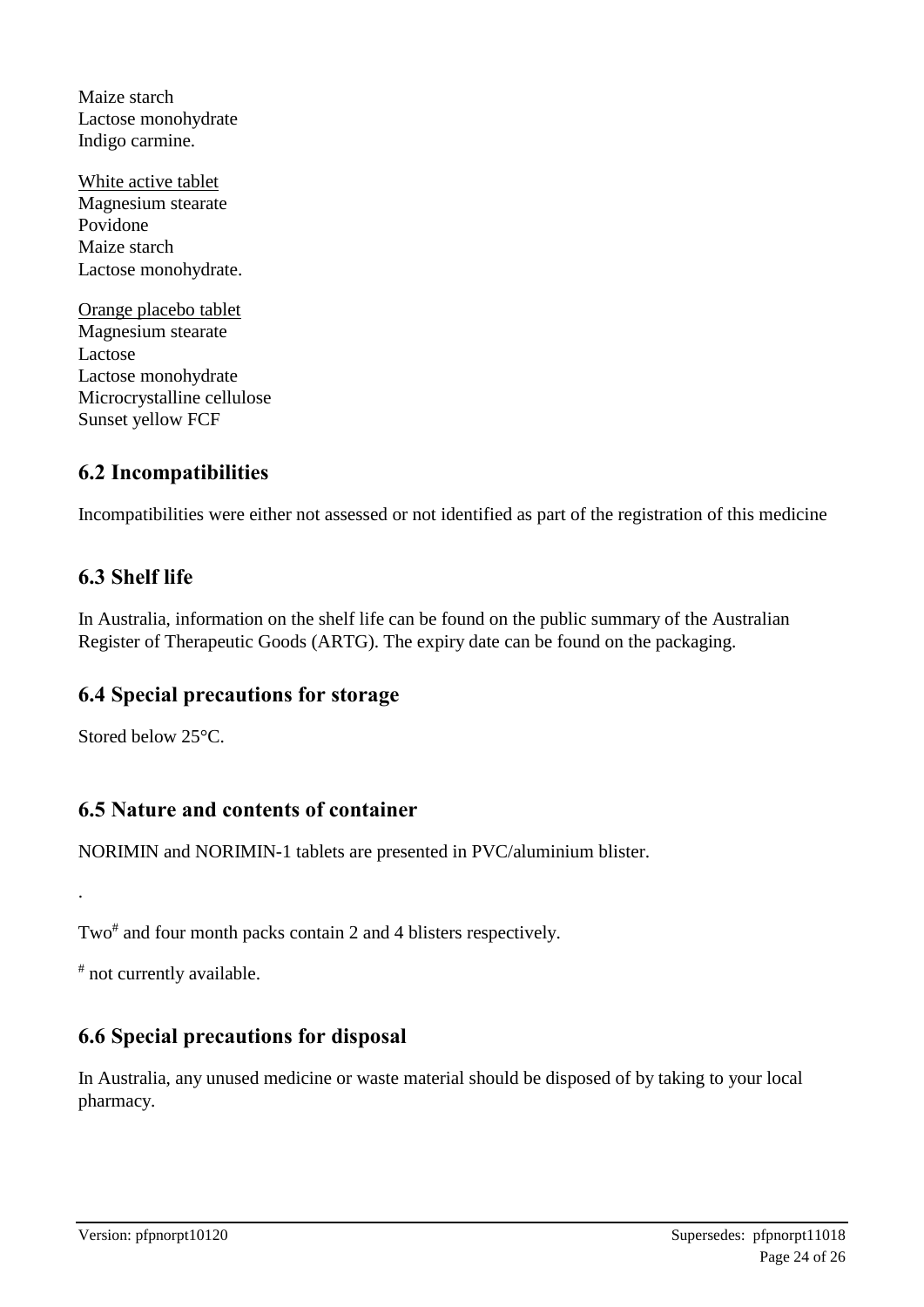### **6.7 Physicochemical properties**

#### **Chemical structure**



Norethisterone Ethinylestradiol

Norethisterone is a progestogen. It is a white to creamy-white odourless crystalline powder with a slightly bitter taste, insoluble in water and sensitive to light.

Ethinylestradiol is an estrogen. It is a fine, white odourless, crystalline powder almost insoluble in water and sensitive to light.

#### **CAS number**

Norethisterone: 68-22-4 Ethinylestradiol: 57-63-6

### **7. MEDICINE SCHEDULE (POISONS STANDARD)**

S4 (Prescription only medicine)

### **8. SPONSOR**

Pfizer Australia Pty Ltd Level 17, 151 Clarence Street Sydney NSW 2000 Toll Free Number: 1800 675 229 www.pfizer.com.au

### **9. DATE OF FIRST APPROVAL**

8 January 1998

### **10. DATE OF REVISION**

7 January 2020